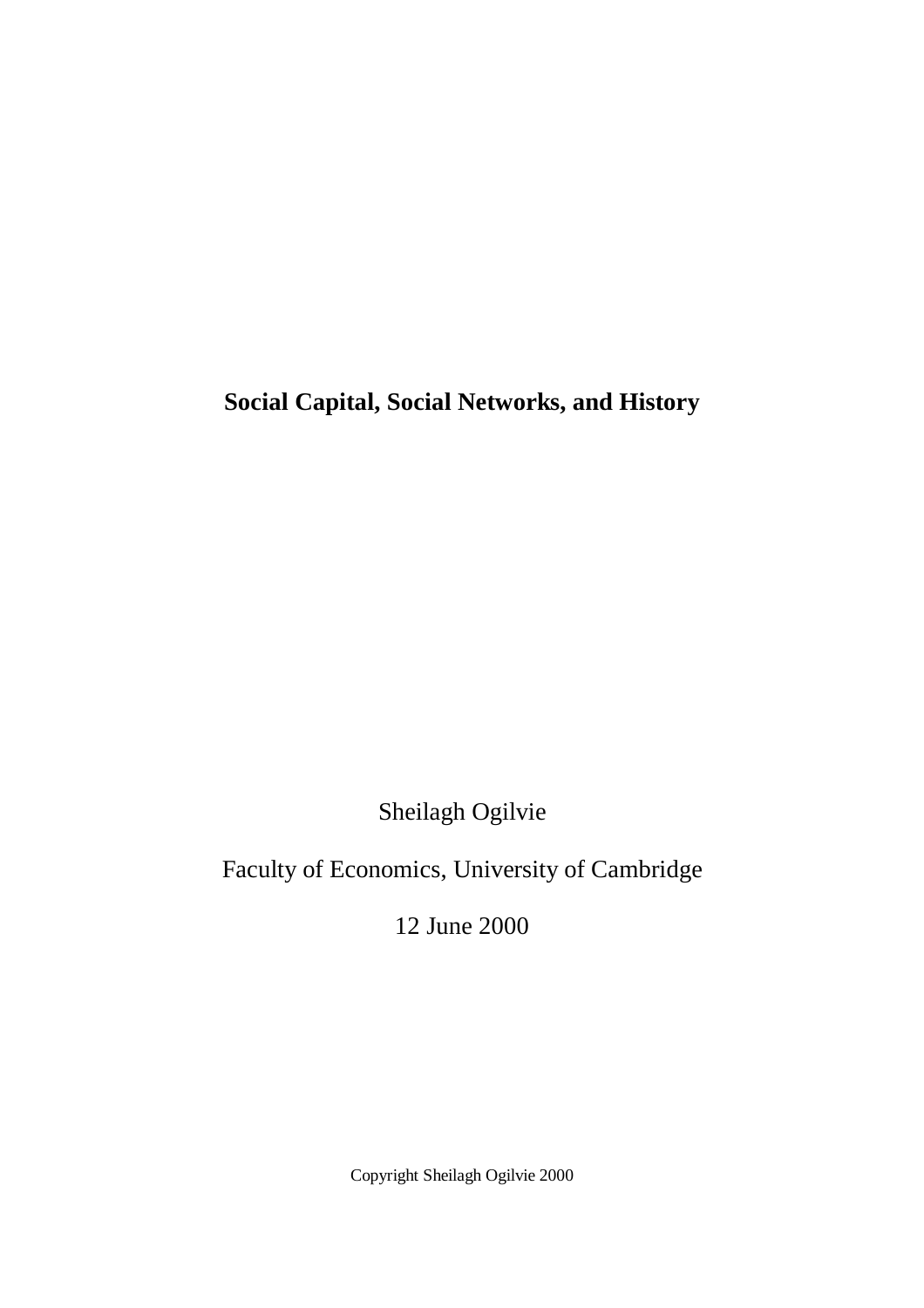# **Social Capital, Social Networks, and History**

# 1. Introduction

The concepts of "social capital" and "social network" have enjoyed increasing vogue now for more than a decade. History has been mobilized to support these concepts in various ways. Past societies are often portrayed as having had more and better social capital than modern ones. History is mined for examples of the closely-knit and multi-stranded social networks thought to generate particularly rich stocks of social capital.<sup>1</sup> Those modern societies that retain more vestiges of such beneficent institutions from their past are regarded as better off than those that depend exclusively on markets and states.<sup>2</sup> Certain cultures are supposed to have evolved historically so as to foster the shared norms and atmosphere of "trust" which both favour and are favoured by social capital and social networks.<sup>3</sup> Yet while many studies adduce historical examples of social networks in passing, few examine them rigorously, to identify which of their features generated social capital and what other effects they had on their economies.<sup>4</sup> This article seeks to fill this gap, by examining two types of social network most frequently adduced as generating social capital for past economies: local communities and merchant associations.

Despite their rapid diaspora (or perhaps because of it), the concepts of "social capital" and "social network" are so popular and so immature that they have fallen prey to a horde of competing definitions.<sup>5</sup> To be clear about the object of discussion, this article adopts the following definition, which is consistent with classic discussions by Coleman and Putnam.<sup>6</sup> "Social capital" is a form of value generated when a group of individuals invest resources in

<sup>&</sup>lt;sup>1</sup> Coleman (1989), pp. S117-S119.

<sup>2</sup> Arrow (2000), pp. 5; Putnam (1993), pp. 121, 162.

 $3$  Fukuyama (1995).

<sup>4</sup> Putnam, Leonardi and Nanetti (1993).

<sup>5</sup> Arrow (2000); Solow (2000).

<sup>6</sup> Coleman (1989); Putnam (1993).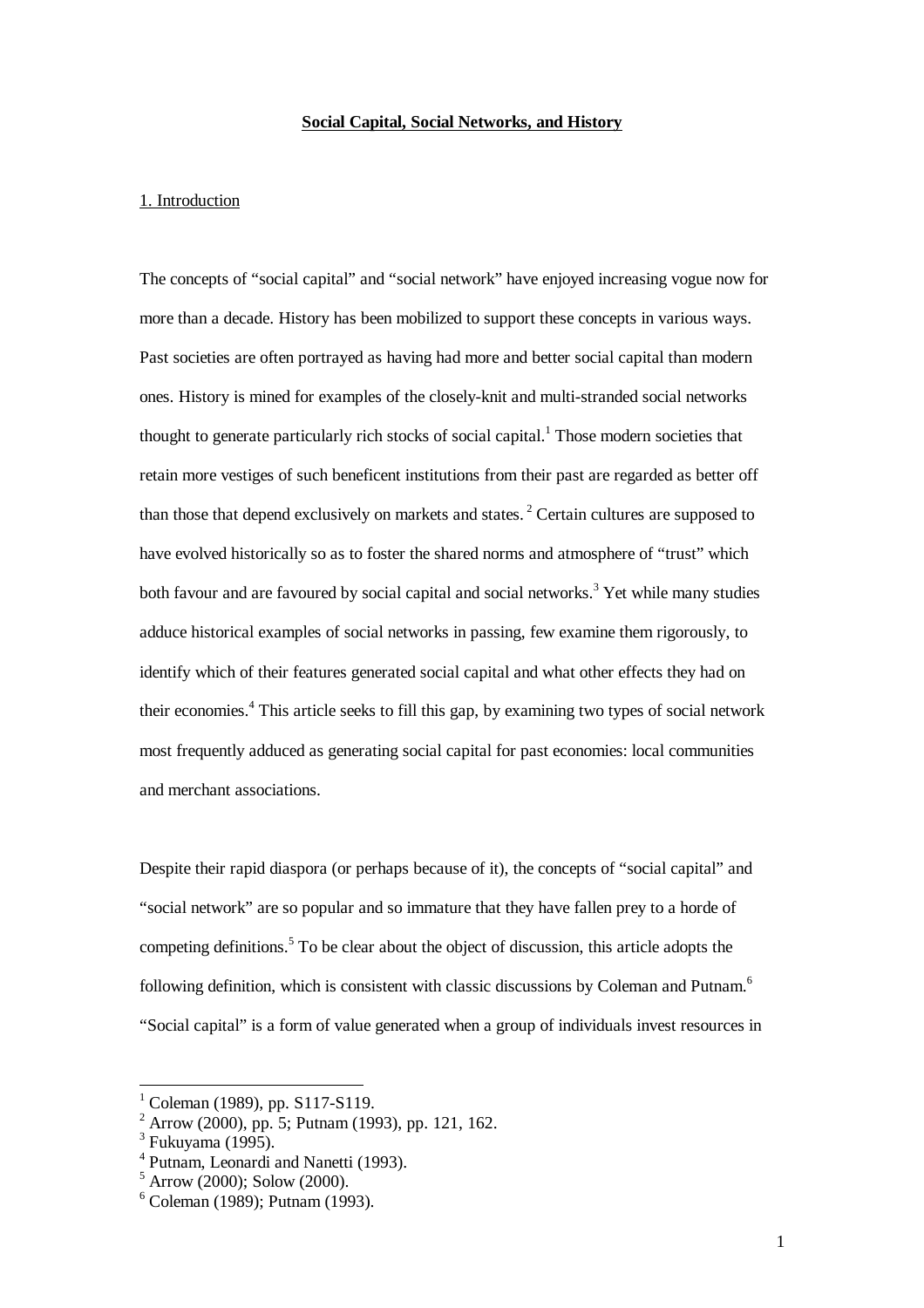fostering a body of relationships with each other (a "social network"), which then generates net benefits in later periods.<sup>7</sup> The resources invested in social capital reside in relationships within a group of people rather than in physical objects, financial instruments, or single individuals (as with human capital). $8$ 

The returns to social capital are many, but all fall into one of three categories.<sup>9</sup> First, social networks improve information flow, thereby solving market failures caused by incomplete or asymmetric information.<sup>10</sup> Second, social networks foster shared norms through sanctions on deviance, creating expectations of trustworthiness which reduce the transaction and enforcement costs associated with violation of agreements.<sup>11</sup> Third, social networks overcome obstacles to beneficial collective action, whether to penalize deviance, manage common resources, or monitor government.<sup>12</sup> That is, social capital is created when social networks correct failures of markets with respect to information, contract enforcement, and collective action, thereby making economies work better.

All three forms of value created by social networks (information flow, norm fostering, and collective action) have strong public good characteristics: individual investors in social networks enjoy only part of the benefits, so they may under-invest.<sup>13</sup> This has policy implications: social capital is created not through individual maximization in markets but through group relationships in non-market "social networks"; hence, to the extent that social capital exists and is a public good, there is a case for public action to create, subsidize or privilege social networks, whether to substitute for states or markets or to make them work

<sup>&</sup>lt;sup>7</sup> Scepticism has been expressed about formalizing the "capital" analogy, see Arrow (2000), p. 4; Solow (2000), pp. 7-8.

<sup>8</sup> Coleman (1989), pp. S97-S101.

<sup>9</sup> Coleman (1989), pp. S100-S101.

<sup>10</sup> Coleman (1989), pp. S101-S102.

 $11$  Coleman (1989).

<sup>&</sup>lt;sup>12</sup> Putnam (1993); Coleman (1989); Narayan and Pritchett (2000).

<sup>&</sup>lt;sup>13</sup> Coleman (1989), pp. S115-S119.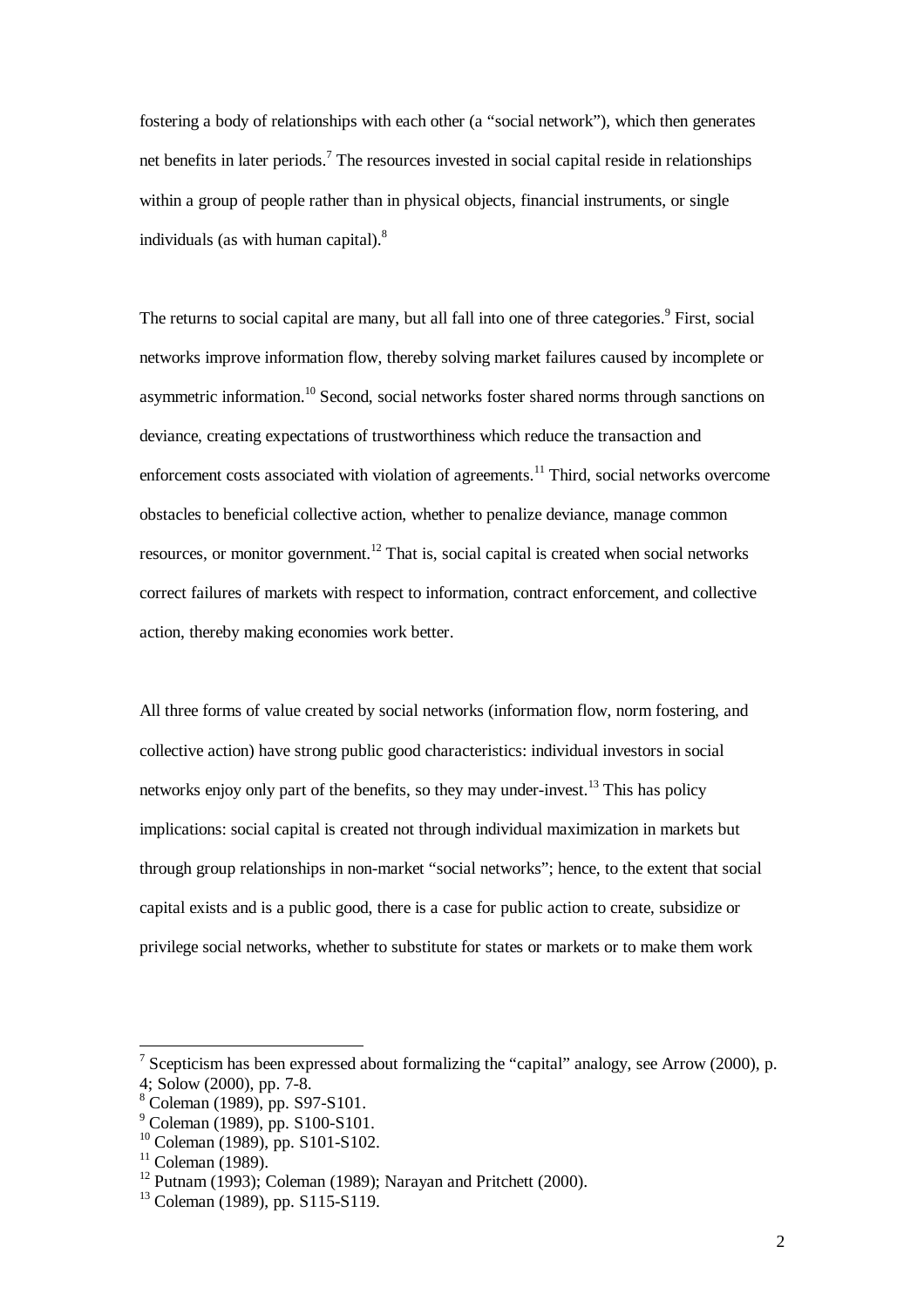better.<sup>14</sup> Increasingly, investing in social capital and social networks – rather than, for instance, effective states and efficient markets – is being recommended as a solution to problems of social exclusion and regional disparities in the rich West, economic transition in post-communist Eastern Europe, and development challenges in the Third World.<sup>15</sup>

These policy implications mean it is important to look closely at the sources of social capital. One approach has been to emphasize inward factors: values, preferences, attitudes, expectations, norms, and – especially – "trust".<sup>16</sup> The other approach, adopted here, is to examine external social arrangements which are thought to generate social capital – i.e., on what have been termed "social networks".<sup>17</sup> Some authors note that all social arrangements generate some social capital, and evoke a rich menu of positive externalities created by a vast array of human social constellations.<sup>18</sup> Others seek to delineate more rigorously those features of a social arrangement likely to generate rich stocks of "interesting" social capital, i.e. the sort that fosters information transmission, shared norms, and collective action. James Coleman postulated that "interesting" social capital is likely to be generated by social arrangements possessing two key features: "closure" and "appropriability". "Closure" means that network membership is clearly defined, so that all members can combine forces to punish harmful action and reward beneficial action by other members. "Appropriability" means that an organization, "once brought into existence for one set of purposes, can also aid others". A better term for this is "multi-strandedness": many social networks (especially those with long historical roots) were not deliberately "brought into existence for one set of purposes", but actors in the network do engage in repeated transactions with one another, which generally encompass different spheres of activity (e.g., economic, social, political, religious).This generates "multi-stranded" relationships which endow members with multiple means of

<sup>&</sup>lt;sup>14</sup> Coleman (1989), pp. S118-S119; Szreter (2000), pp. ms. 1, 31.

<sup>&</sup>lt;sup>15</sup> Coleman (1989); Putnam (1993); on modern LDCs, see many of the essays in Dasgupta and Serageldin (2000).

<sup>16</sup> Dasgupta (1988); Gambetta (1988); Fukuyama (1995); Seabright (1997).

 $17$  As urged by Dasgupta (2000), p. 327.

 $18$  Szreter (2000).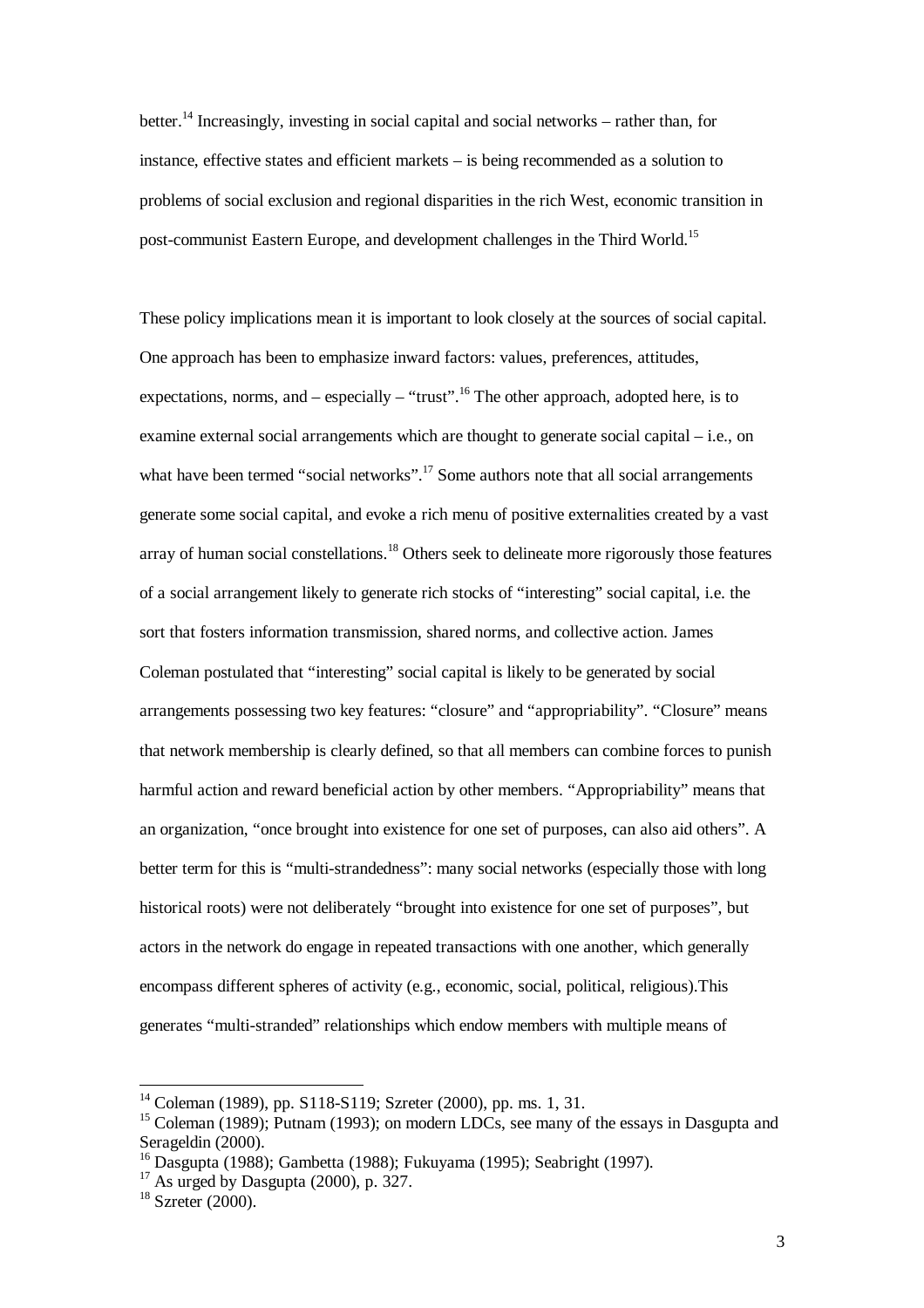getting information about, punishing deviance in, and urging collective action on one another.<sup>19</sup> Coleman's insights are significant, yet in the spate of publications on social capital and social networks since 1989 they have hardly been pursued.

This article has two aims. The first is to identify generalizable characteristics of those social networks that effectively foster information transmission, shared norms, and collective action (i.e. that generate economically significant social capital), through a rigorous analysis of historical examples of such networks. The second is to investigate the general equilibrium effects of these characteristics – not just whether social networks generate the postulated sorts of social capital, but what other effects they have on their own members, non-members, and the wider economy. It pursues these aims by examining two types of historical social network often mentioned by theorists of social capital: local communities and merchant associations.

It finds that historical experience of social networks holds important lessons. Those social networks that were most effective in fostering information transmission, shared norms, and collective action, were indeed characterized by closure and "multi-strandedness". But most social networks in history were not deliberately set up to generate the benefits identified by modern theorists, and their success in doing so was variable. Furthermore, historical social networks typically gave rise to a wide variety of individual transactions and collective actions, many with negative effects on non-members and the wider economy. This was not coincidental, but generated by precisely the closure and "multi-strandedness" that also generated the positive externalities we term "social capital". Finally, history suggests that a social network that generates net benefits in a given state of technology, costs and incomes, cannot be relied upon to do so when these change, and hence a crucial characteristic of any social network is the degree to which it can adjust to changing constraints – an important consideration in a rapidly changing global economy.

<sup>&</sup>lt;sup>19</sup> Coleman (1989), pp. S104-S110.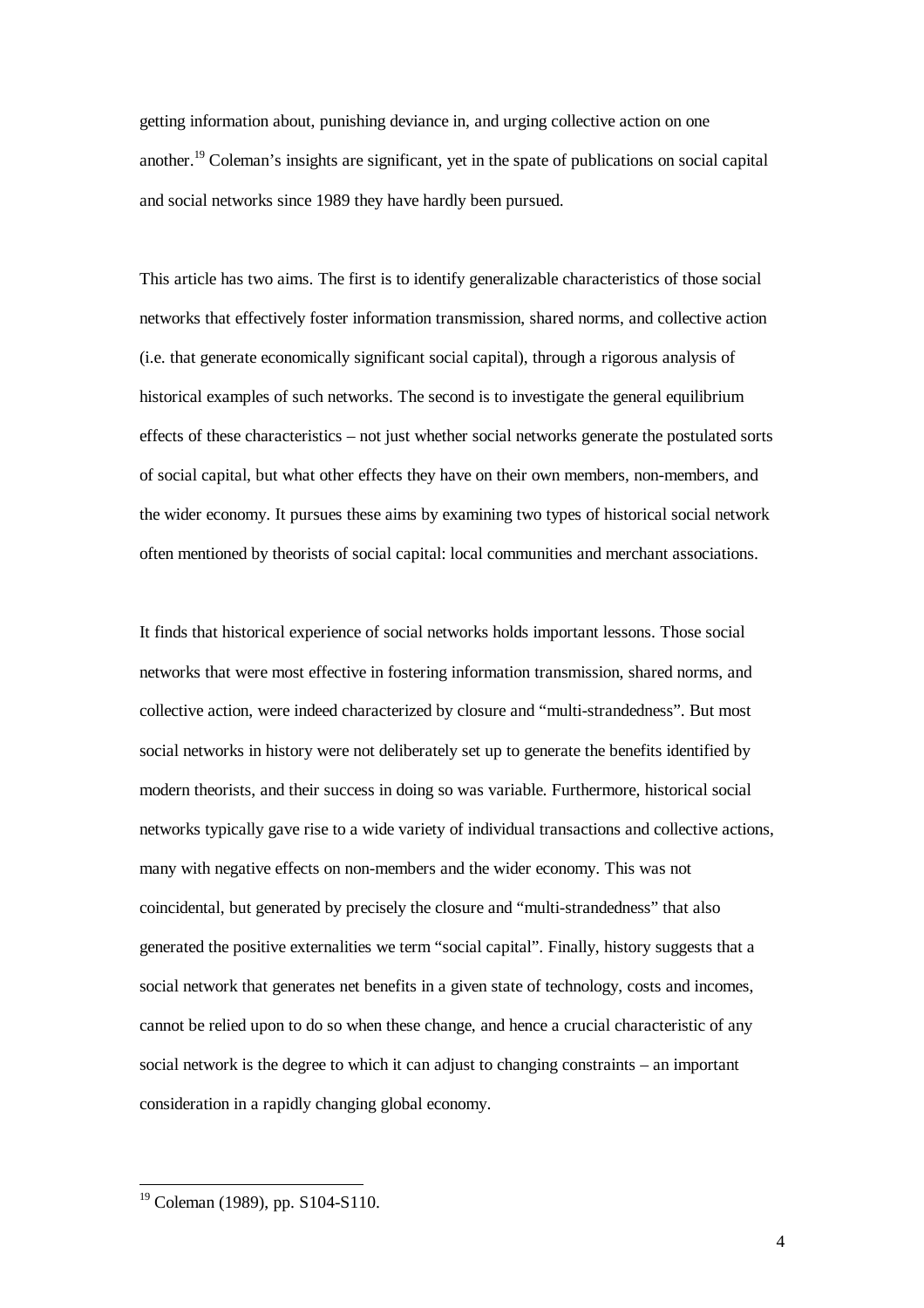# 2. Communities as social networks

One institution frequently identified as generating social capital is the local community, a network created not just by residential proximity but by shared membership in a juridical entity, with associated decision-making powers and resource access. Closely-knit communities are regarded as characteristic of historical societies and as generating all three of the classic returns to social capital. Putnam argues that since medieval times Northern Italy's tightly-knit urban communities facilitated information transmission, norm enforcement, and collective action, in turn ensuring that government was monitored; by contrast, Southern Italy's lack of such urban communities led to governmental and economic failure.<sup>20</sup> Others argue that tightly-knit *rural* communities, historical and modern, have generated social capital for managing common resources, facilitating diffusion of new techniques, reducing information asymmetries and enforcement costs in local lending markets, and creating informal insurance mechanisms encouraging agents to undertake risky innovations.<sup>21</sup> Historical examples of Italian city-states and Swiss villages are frequently adduced as successful instances of local communities generating significant social capital.<sup>22</sup> It is therefore important to investigate the characteristics of such communities and how they affected the economies in which they were embedded.

First, did strong urban and rural communities in history exhibit any generalizable characteristics that helped them generate social capital? The answer is yes: both the North Italian cities and the Swiss and German village communities of preindustrial Europe strikingly manifested Coleman's characteristics of "closure" and "appropriability" or "multistrandedness". These in turn were crucial to their exceptional effectiveness in

 $20$  Putnam (1993), pp. 163-185.

<sup>&</sup>lt;sup>21</sup> Narayan and Pritchett (2000), pp. 283-284; Coleman (1989), pp. S101-S103; Putnam (1993), pp. 167-171; Dasgupta (2000), pp. 337-338; Wade (1988); Netting (1981); McKean (1992).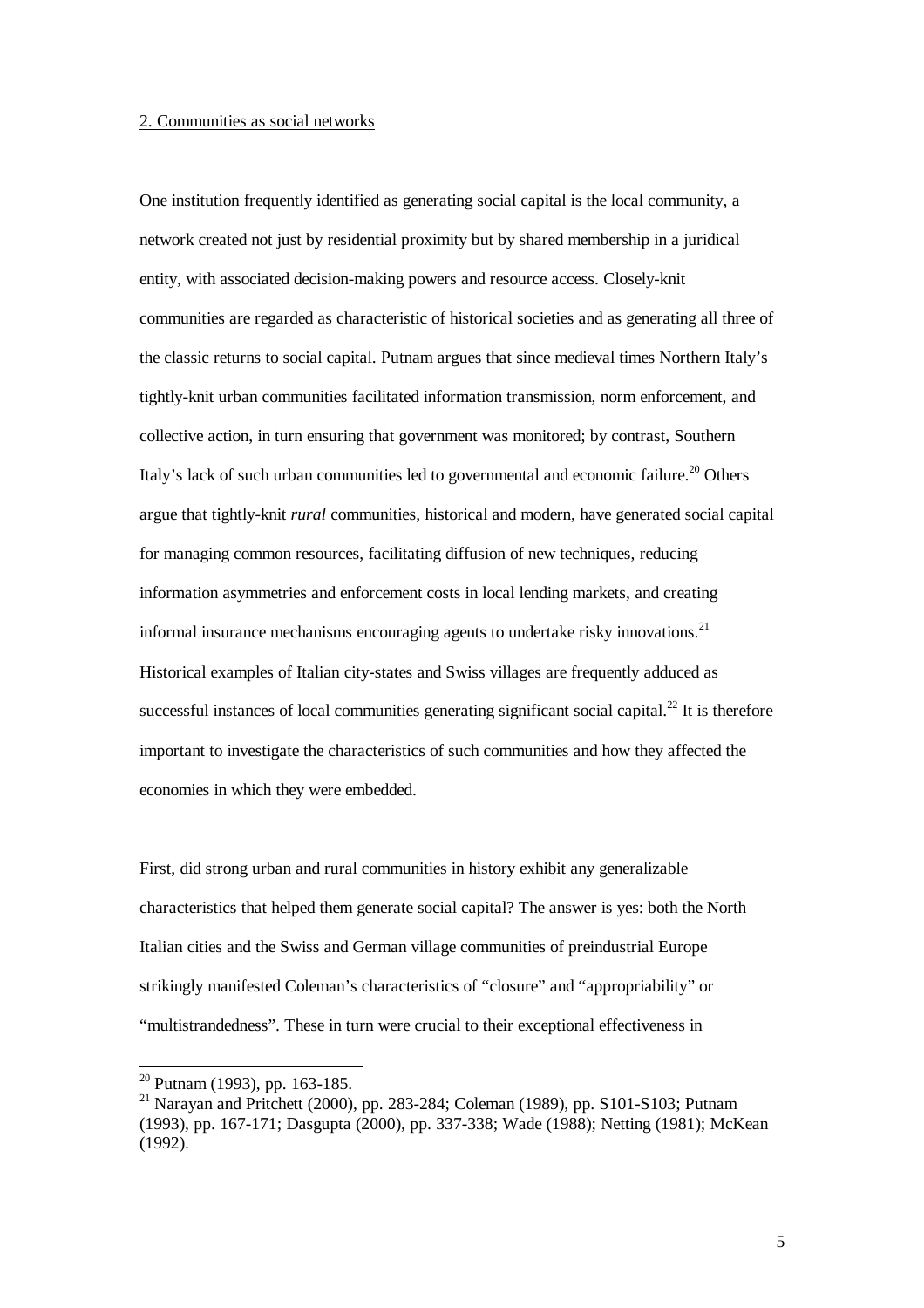facilitating information transmission, enforcing shared norms, and mobilizing collective action.

Medieval urban communities carefully defined membership through legal "citizenship", acquired through either inheritance or selective admission according to required socioeconomic characteristics. Outsiders were allowed to visit and sometimes settle, but not to participate in civic life: they were restricted to particular occupations, sometimes to particular spaces, their access to common resources was limited, and they had no political voice (the exception being the "guilds" representing foreign merchants, discussed in the next section). That is, the urban community showed "closure". Insiders were connected by interlocking networks of marriage, kinship, apprenticeship, trade, debt, artistic patronage, membership in religious confraternities, and political interaction – that is, the urban community also showed "multi-strandedness". These characteristics were shared by all urban communities in the medieval period, and were sustained into the modern era (after 1500) precisely by those urban communities generally portrayed as enjoying the most vibrant civic life and generating the richest stocks of social capital – those of Northern Italy and German-speaking Central Europe. $23$ 

Closure and "multi-strandedness" also characterized effective *rural* communities, those in which most economic activity occurred in preindustril Europe. The corporate village communities of Alpine Switzerland (paralleled in hardly weaker form throughout many parts of the continent) have become legendary for their ability to manage communal resources, coordinate agricultural practice, balance demography with ecology, spread risks, sustain reciprocity, foster shared norms, and mobilize collective action. To achieve this, they restricted membership in the community through imposing a *numerus clausus*, demanding

 $22$  Putnam (1993), pp. 163-185; Narayan/Pritchett (2000), pp. 283-284. See also, among many others, pp. Coleman (1989), pp. S101-S103; Putnam (1993), pp. 167-171; Dasgupta (2000), pp. 337-338; Wade (1988); Netting (1981); McKean (1992).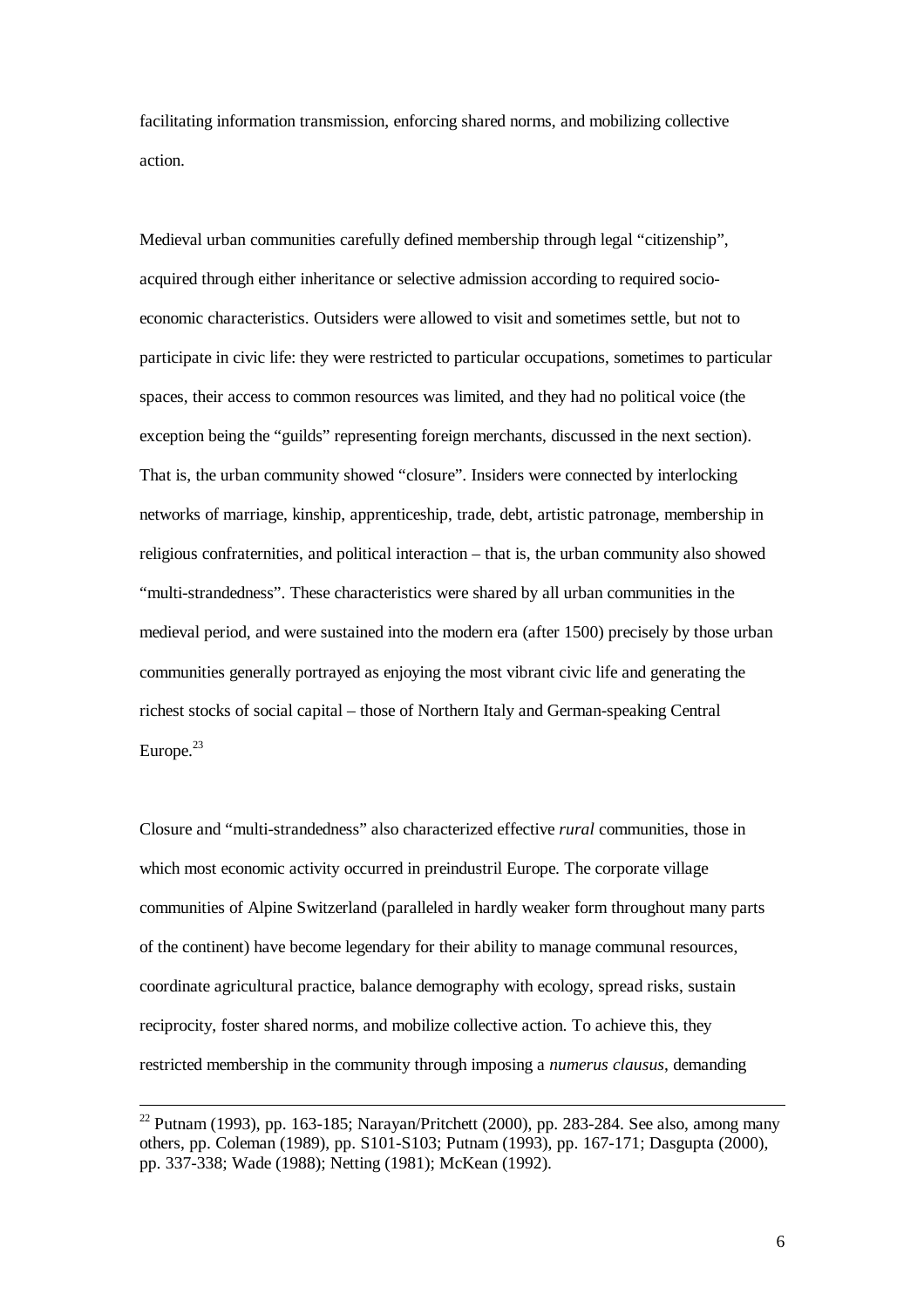high entry fees and satisfaction of other requirements from incomers, and restricting expansionary activities (e.g. marriage, building, industrial activity) by existing members – that is, they demonstrated "closure". They also showed "multi-strandedness": village members were closely knit together by legal and customary rights, obligations and servitudes, cooperative organization of the common-field cultivation system, regulation of common pastures, inter-marriage, kinship ties, indebtedness, charitable assistance, sociability and festivity, religious affiliation, and everyday interaction. This created a dense network of multi-stranded relationships which facilitated information transmission, the formation of reputations and norms, the punishment of deviance, and the mobilization of collective action toward bandits, other villages, towns, and the state.<sup>24</sup> More open, mobile and anonymous urban and rural communities did develop in societies such as England and the Low Countries after about 1500, as we shall see below. But these are explicitly described as having lost their ability to monitor and punish individual deviance, sustain reciprocity and shared norms, or mobilize collective action.<sup>25</sup> Those local communities that are regarded as having generated significant quantities of social capital in preindustrial Europe were those characterized, as Coleman predicted, by closure and multi-stranded relationships.

But what was the net effect of all this social capital generated by strong local communities? This question can be broken down into two components. The first is how important the benefits were: how significant was it for the functioning of the preindustrial economy that information transfer be facilitated, shared norms be sustained by punishing deviance, and collective community action be encouraged? The second question is about the costs: what other effects did strong urban and rural communities have on the economy which might have countervailed against the benefits?

<sup>&</sup>lt;sup>23</sup> Le Goff (1972), pp. 76-77, 79, 82-83, 90-91; Walker (1971), pp. 26-72; Ogilvie (1997), pp. 42-72, 412-418.

<sup>&</sup>lt;sup>24</sup> Netting (1981); Braun (1978), pp. 296-300, 310-311; Ogilvie (1997), pp. 42-72.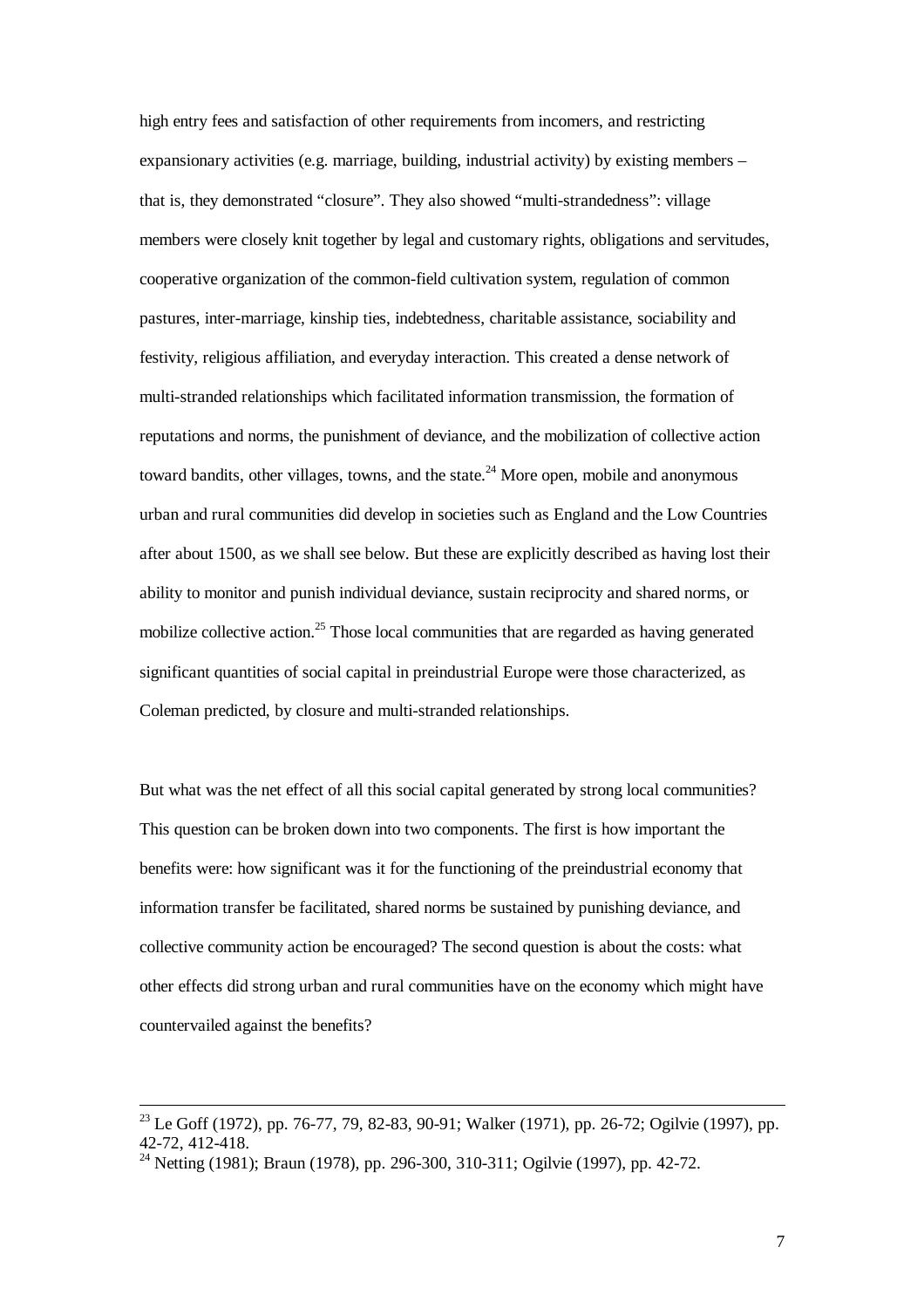The answer appears to be that in earlier periods, remote areas, and difficult ecological niches, strong community institutions may have generated important net benefits, not only for community members but beyond the town or village walls. Historians cannot know for sure, since empirical evidence for such early periods is extremely scarce and unreliable; all we can say is that the poor evidence we do possess does not refute such a hypothesis. However, from 1500 onward, the evidence improves dramatically, and it shows that many parts of Europe saw the emergence of larger-scale market and state institutions that could offer the same benefits as those deriving from the social capital in strong communities. Nevertheless, in many areas of the continent strong communities survived despite these alternatives, and here their net effect was negative, principally because of their ability to engage in collective rentseeking, in which they often successfully manipulated the new markets and states to their own advantage.

Most would agree that the Italian North has enjoyed economic and political advantages over the South. But, as the vigorous debate about Putnam's view of Italian development shows, there is no consensus that this was caused by the strength of urban communities in the North. The historical legacy of the Italian South included more exploitive feudal landlords, subjection to absentee (Spanish) government, differences in the justice system, and ecological and geographical disadvantages, as well as a lack of vibrant civic communities. Moreover, the South possessed closely-knit and multi-stranded *rural* communities dominated by networks of Mafia families, which certainly facilitated information transmission, norm enforcement, and collective action, but whose negative externalities probably outweighed the positive.<sup>26</sup>

Furthermore, although Northern Italy fared better than Southern Italy, it fared much worse than the Low Countries or England, where after about 1500 urban communities lost their closure, their multi-strandedness, and thereby most of their social capital, transforming

<sup>&</sup>lt;sup>25</sup> Ogilvie (1997), pp. 401-404; De Vries (1976), pp. 71, 75-76, 79-81; Wrightson (1984), pp. 40-65, 133-135, 146, 155-180, 222-227.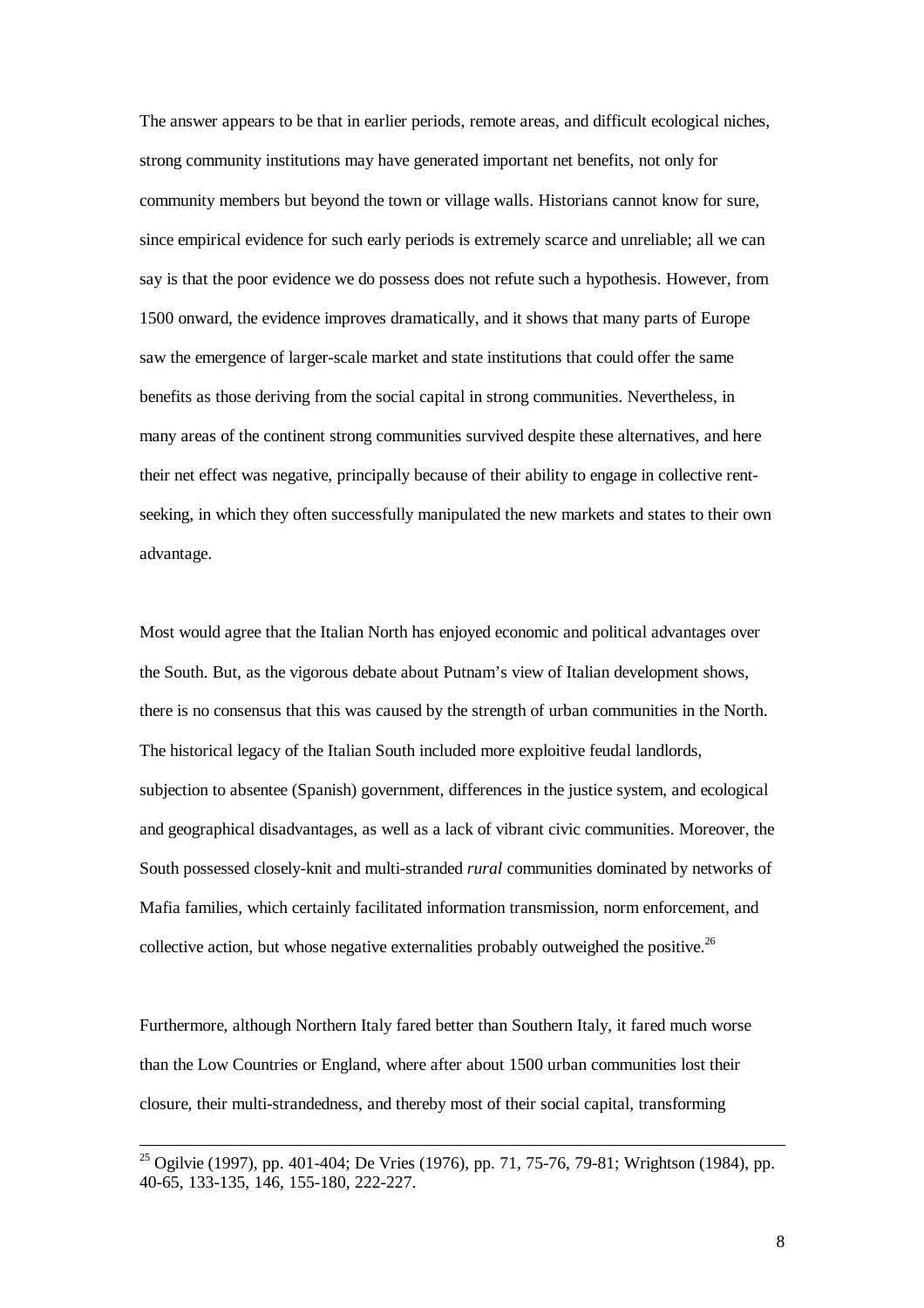themselves into the open, mobile, anonymous cities suited to the optimal allocation of physical, financial and human capital – i.e., to commercial and industrial growth. This is vividly illustrated by the quite opposite ways Italian and Dutch cities dealt with agriculture and rural industry. Increasingly confronted after 1500 by rising food prices and competition from rural craft workers, the cities of Northern Italy (and their counterparts in Spain, Germany, Austria, and Scandinavia) responded by forcing peasants in the surrounding countryside to sell their output to urban markets at fixed prices, and by forbidding industrial work by non-citizens and non-guild members. Their formidable stores of social capital enabled them to detect violators easily, punish them efficiently, and mobilize collective action swiftly. But the consequences were disastrous: peasants were deprived of the incentive and capital to introduce innovations or increase output, agriculture failed to grow so as to nourish industrial and commercial growth, and existing industrial and commercial markets were lost to urban centres elsewhere that were more loosely-knit and anonymous. The most striking examples of such loosely-knit urban centres were those of the Low Countries and, a bit later, England. It was precisely the Dutch and English cities' lack of social capital that gave them no option but to respond to food shortages by offering higher prices to surrounding farmers, stimulating the first agricultural revolutions in Europe; and to respond to low-cost rural industries by letting them flourish while they themselves sought out a new comparative advantage in quality goods, commercial sophistication, and financial expertise. This in turn transformed England and the Low Countries into the agricultural, industrial and commercial powerhouses of Europe for centuries to come.<sup>27</sup> To sum up: not only were urban communities not self-evidently responsible for Northern Italy's economic advantage over the South, but the strength of their civic social capital contributed to Northern Italy's stagnation relative to societies where urban communities were being transformed into the open and anonymous market-places required for agricultural growth, commercial expansion, and industrialization.

 $26$  Gambetta (1988).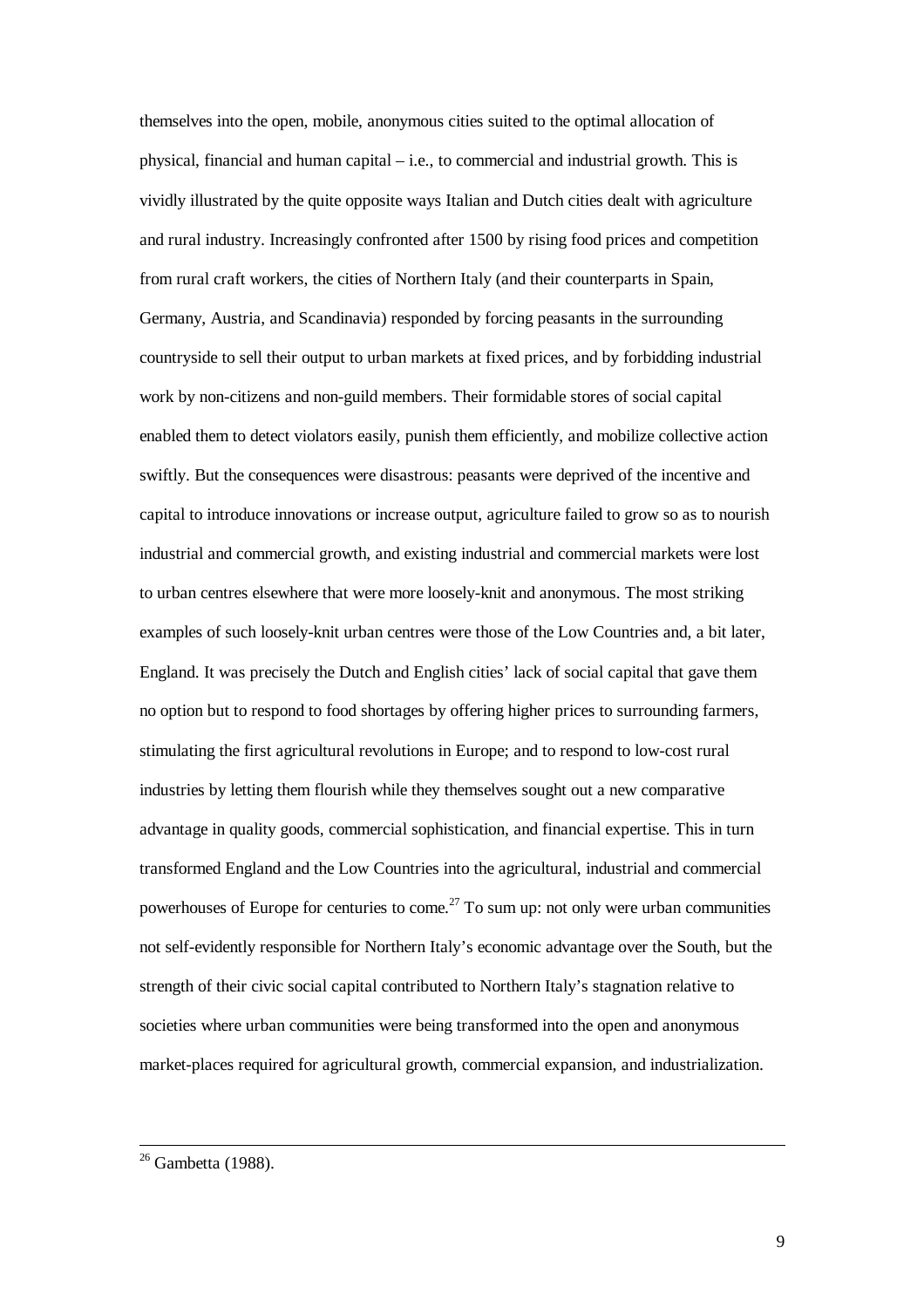*Rural* communities over the past five centuries of European history show a similar mixed record. Although the historical evidence is not good, it does not exclude the possibility that before 1500, closely-knit and multi-stranded rural communities did generate social capital which helped deal with ecological risks, technological limitations, human predators, missing markets, and arbitrary or non-existent states.<sup>28</sup> But these capabilities appear to have been important for managing stagnation, not for developing out of it. As early as the fifteenth or sixteenth century, closely-knit and multi-stranded rural communities ceased to be associated with flourishing rural economies – if, indeed, they ever had been. Switzerland, Austria and southern Germany, the classic societies with strong village communities, were not the poorest in Europe, and it may be that their community-generated social capital helped them to resist the feudal exploitation that impoverished many parts of Southern and Eastern Europe – although it may also be that it was the exogenous weakness of feudal exploitation that permitted their strong communities to thrive. But they were far from the most vibrant economies in Europe, either, and this was because they were resistant to innovation.

Around 1500, new agricultural techniques arose, involving new crops, new field rotations, flexible alternation between arable and pastoral, stall-feeding of livestock, careful breeding of animals, intensification of human labour, investment in constructions such as water-meadows, increased specialization, and greater production for market sale. These required massive changes in factor and product markets, whcih made them hard to accommodate within a communal regulation of agricultural techniques, land transfers, debt relations, settlement and remuneration of labour, and markets for agricultural output. Furthermore, most village communities contained a substantial constituency that feared the risks, redistribution, or loss of rents threatened by such changes: as late as the 1790s, communal resistance to the "new husbandry" in France was still so strong that the Marquise de Marbeuf was sentenced to death by a revolutionary tribunal for having taken land away from cereal-growing to sow the new

<sup>&</sup>lt;sup>27</sup> De Vries (1984), pp. 254; Merrington (1975); De Vries (1976), pp. 37, 52-55, 70-74, 154-164; Ogilvie (2000), pp. 100-102, 106-108, 127-128.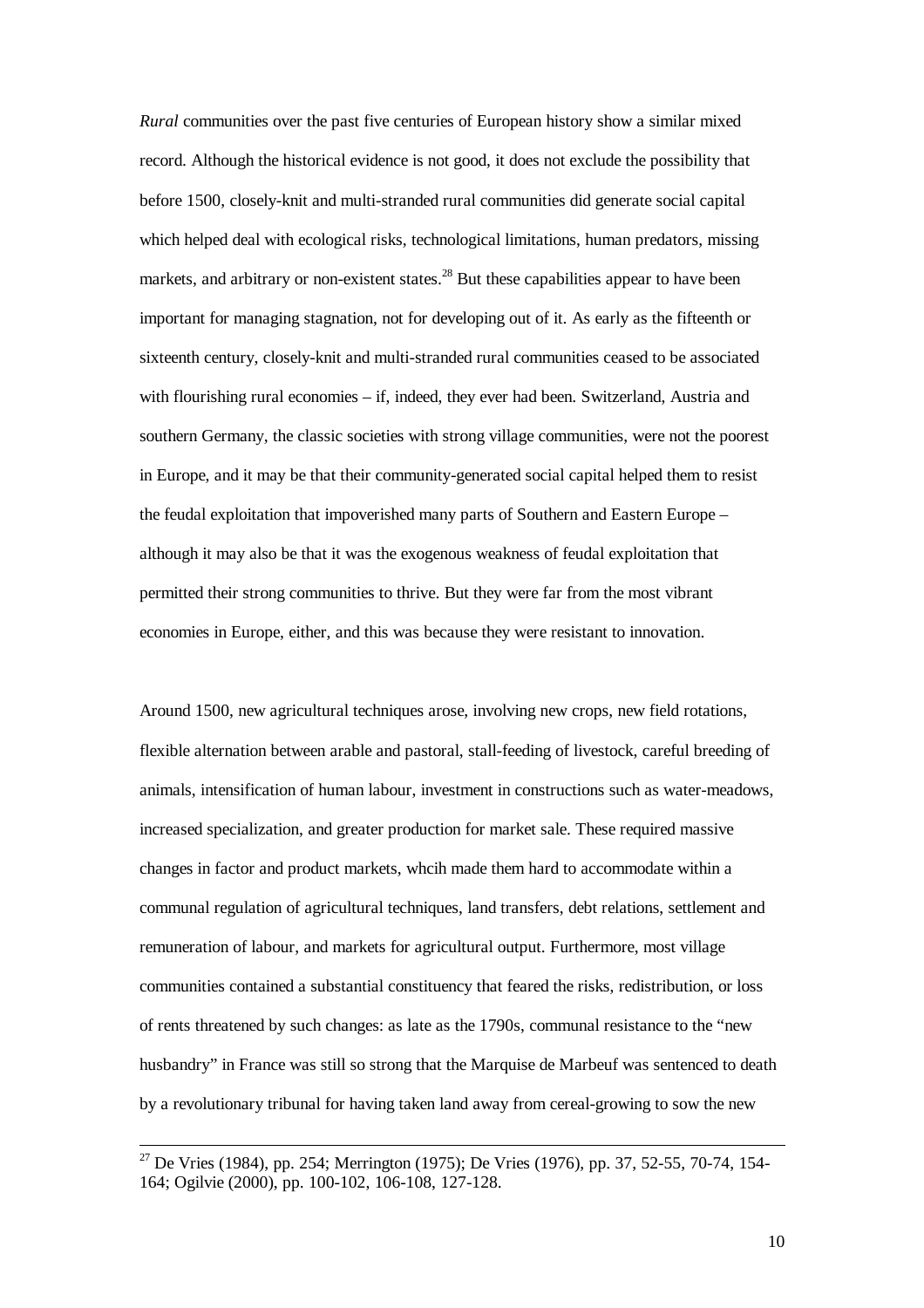fodder crops.<sup>29</sup> The first European societies in which the new agricultural practices were widely adopted were the Low Countries and England, and one reason was precisely that their village communities were relatively weak by European standards, and lacked the social capital necessary to penalize insiders who deviated from agreed norms by adopting disruptive innovations, or to mobilize collective action against innovative outsiders.<sup>30</sup>

The period after 1500 also saw the rise of rural industries – the same ones the North Italian cities had mobilized their social capital to quash. Here, too, community social capital blocked innovation. "Closed" villages with strong institutional structures and rich stores of social capital often successfully resisted the marriage or settlement of rural industrial producers, on the grounds that they lacked land or a recognized "livelihood" and risked burdening communal lands and welfare systems. Such risky new activities as rural industry were only permitted (or at least not prevented) in "open" villages characterized by weak community institutions, few membership controls, and much lower stores of social capital to enforce existing norms.<sup>31</sup> Even where strong villages did not entirely prohibit the rise of such "protoindustries", they regulated them severely enough to stifle growth.<sup>32</sup> Sometimes "closed" and "open" villages co-existed side-by-side in the same society, but on the whole even the "closed" villages in societies such as England or the Netherlands were less restrictive than in other parts of Europe. Those societies where more village communities lacked the social capital to resist the risks of agricultural innovation and rural industries – particularly the societies of North-West Europe – in turn became the ones in which the rural economy released the labour, capital, and food supplies, and provided the consumer demand, necessary for later factory industrialization.

<sup>&</sup>lt;sup>28</sup> Netting (1981); Braun (1978), pp. 296-300, 310-311; Ogilvie (1997), pp. 42-72.

<sup>&</sup>lt;sup>29</sup> Ogilvie (2000), 103-107.

<sup>30</sup> De Vries (1976), pp. 38-43, 47-82; Braun (1978), pp. 296-300; Ogilvie (2000), pp. 94-108; Wrightson (1982), pp. 33-34, 133-135, 175-176.

<sup>31</sup> Braun (1978); Levine (1977).

 $32$  Ogilvie (1997), pp. 42-72, 409-411, 448-455; Pfister (1989).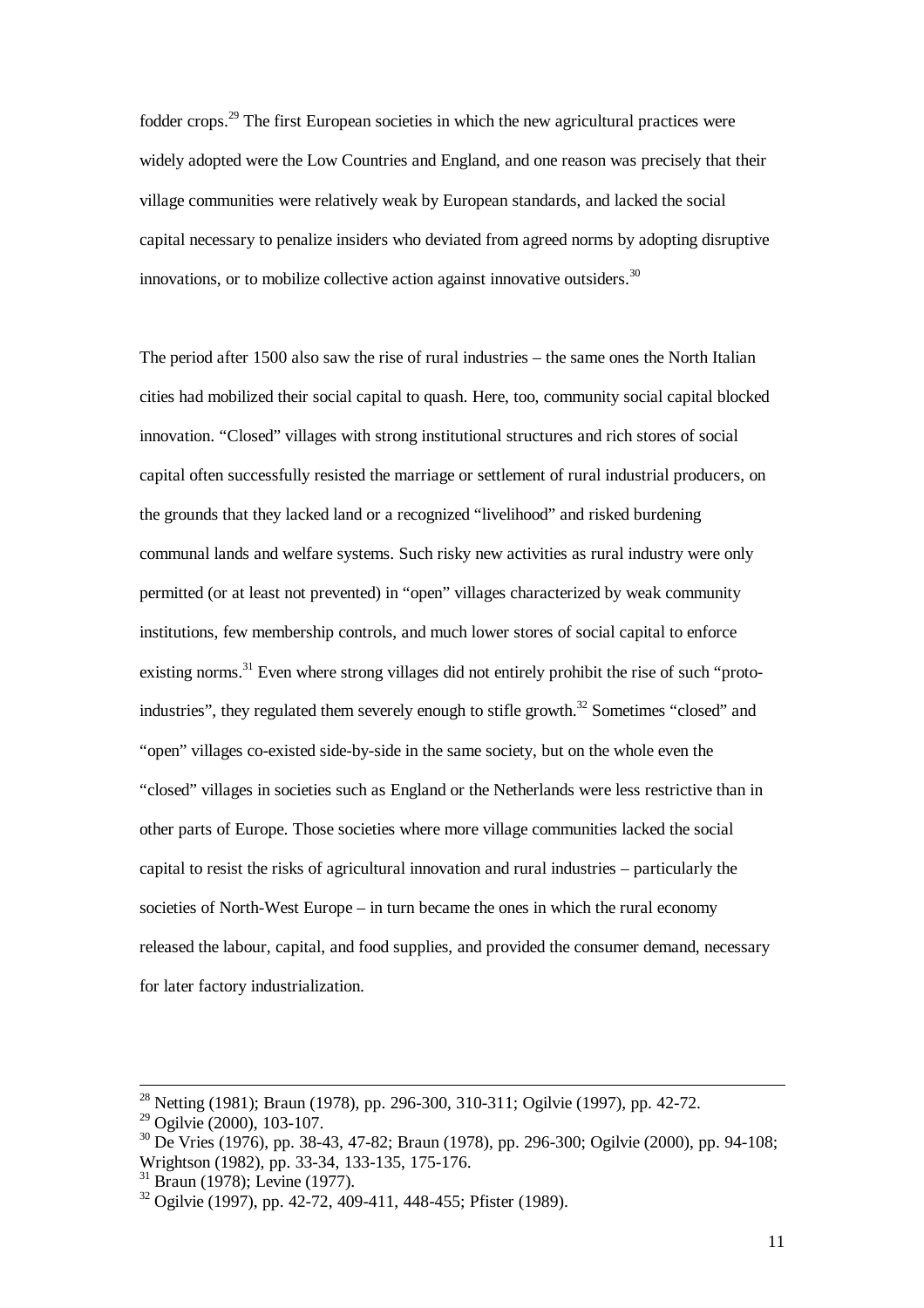It might be argued that we are adopting an inappropriate maximand: efficiency rather than equity, quantity of material output rather than quality of human life. Even if strong communities were efficient only in managing stagnation, and either disappeared or entrenched themselves in inefficient rent-seeking in the face of change, efficiency is not the sole possible aim. What of equity or, more generally, the quality of life offered by a closely-knit local community in which reputations are maintained, norms are shared, reciprocity is customary, trustworthiness is expected, and all members have an equal voice? For full members of the North Italian city or South German village, their local community probably did offer such advantages. But this had its price. To sustain this quality of interaction among insiders, as we have seen, the boundaries of the social network have to be delimited: otherwise reputation, sanctions, and collective action cannot work. Every social network by definition creates outsiders. Full membership in South German village communities, as my own research has shown, was denied to women, Jews, gypsies, serfs, "untouchables", bastards, members of other Christian confessions, and those who failed to marry; unless you were born in the community, you could find it hard to obtain admission unless you proved minimum property ownership, held a guild license, practised an occupation that did not threatened existing citizens, could afford an entry-fee and a deposit, could provide a reputation testimonial, did not have too many children, and did not threaten or offend existing members in any other way.<sup>33</sup> Every strong community in preindustrial Europe capable of generating significant social capital for its members simultaneously created entire strata of outsiders whose gender, religion, ethnicity, marital status, age, wealth, occupation, nationality, reputation, or "dishonourable" cultural status disqualified them from full membership, although it might permit them to scrape a poor living on the margins of the community as servants, labourers, spinners, knackers, or herdsmen.<sup>34</sup> In America, too, as Michael Schudson has shown, behind the "mythic town meeting" of colonial New England lay an exclusive network of adult, male, property-owning citizens who dominated decision-making, imposed sanctions on the less

 $\overline{a}$ 

12

<sup>&</sup>lt;sup>33</sup> Ogilvie (1997), pp. 42-72.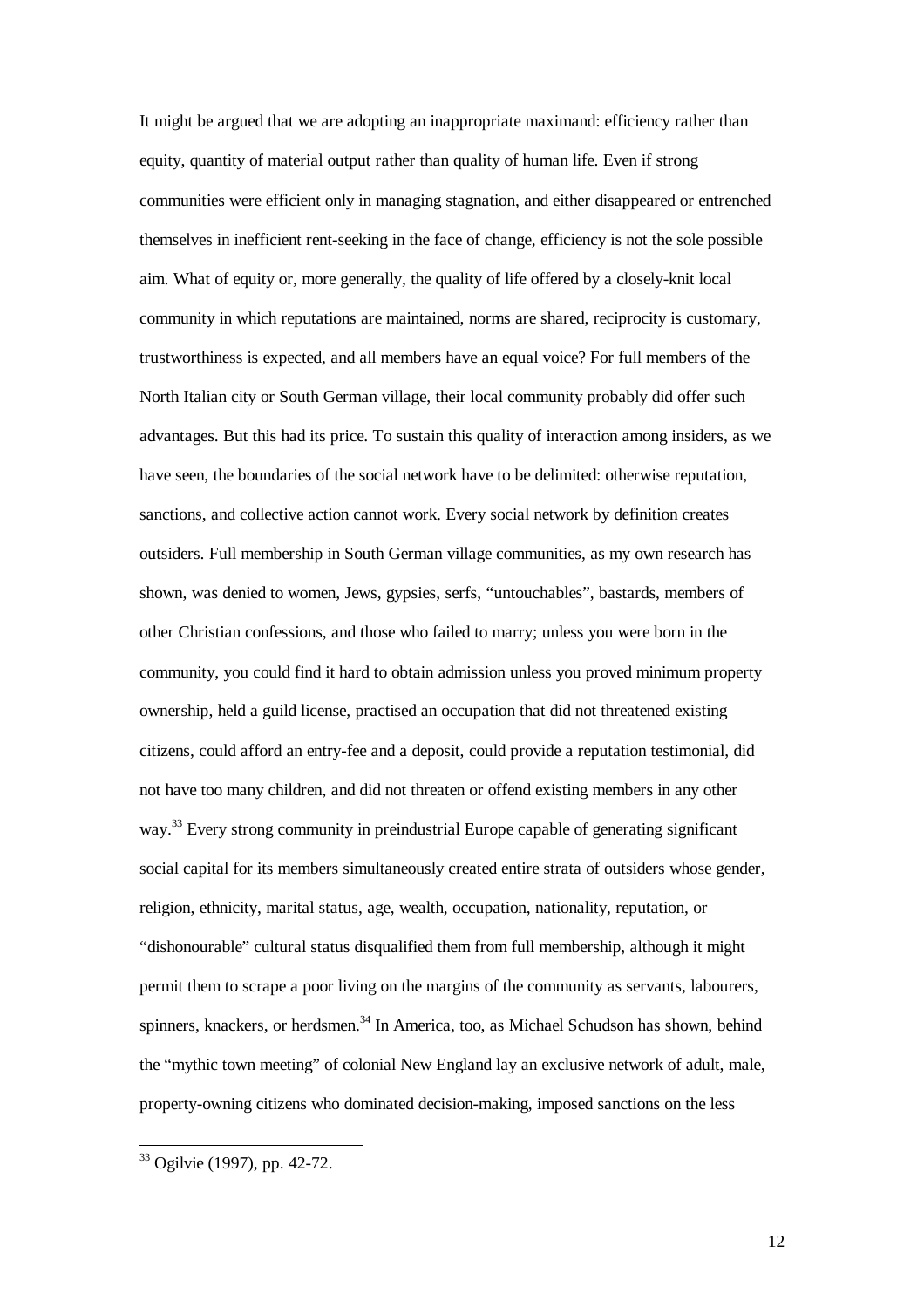advantaged to sustain order, and opposed any form of democratic representation that threatened their own dominance.<sup>35</sup> Social networks thus enhanced quality of life for the elites that managed them, but often by redistributing rents away from outsiders and the less advantaged.

A vivid illustration of the ambivalent effects of community social capital can be seen in its effect on transatlantic migration. It is widely recognized that social networks are important for migrants, conveying information about destinations, assisting in finding employment, and mobilizing collective action in hostile environments. But as Georg Fertig has recently shown, community networks in eighteenth-century Baden (in south-west Germany) constituted an important part of the hostile social environment emigrants were seeking to escape. Loosely organized networks of recent migrants from the same village or region did create social capital that reduced insecurity in migrant destinations, increasing well-being for both migrants and the destination economy. But closely-knit village communities at home in Baden became ever more exclusionary in the course of the eighteenth century, with an oligarchy of interrelated families enjoying increased dominance over community resources and decisions, individual villagers finding their opportunities depending more and more on membership in this network, and outsiders to the network experiencing "increased insecurity, thereby making departure easier". Social networks thus created both positive and negative externalities for migrants: loosely-organized networks generated social capital for migrants once they left, but tightly-knit community networks created strong incentives to leave in the first place.<sup>36</sup> Given these findings, it is not surprising that south-west Germany, long renowned for its powerful and effective rural and urban communities with their rich stores of social capital for insiders,

<sup>34</sup> See Le Goff (1972); Braun (1978), pp. 296-300; Netting (1982); Schudson (1998), pp. 16- 18; Fertig (1998), pp. 437-438.

 $35$  Schudson (1998), pp. 16-18.

<sup>36</sup> Fertig (1998), pp. 437-438.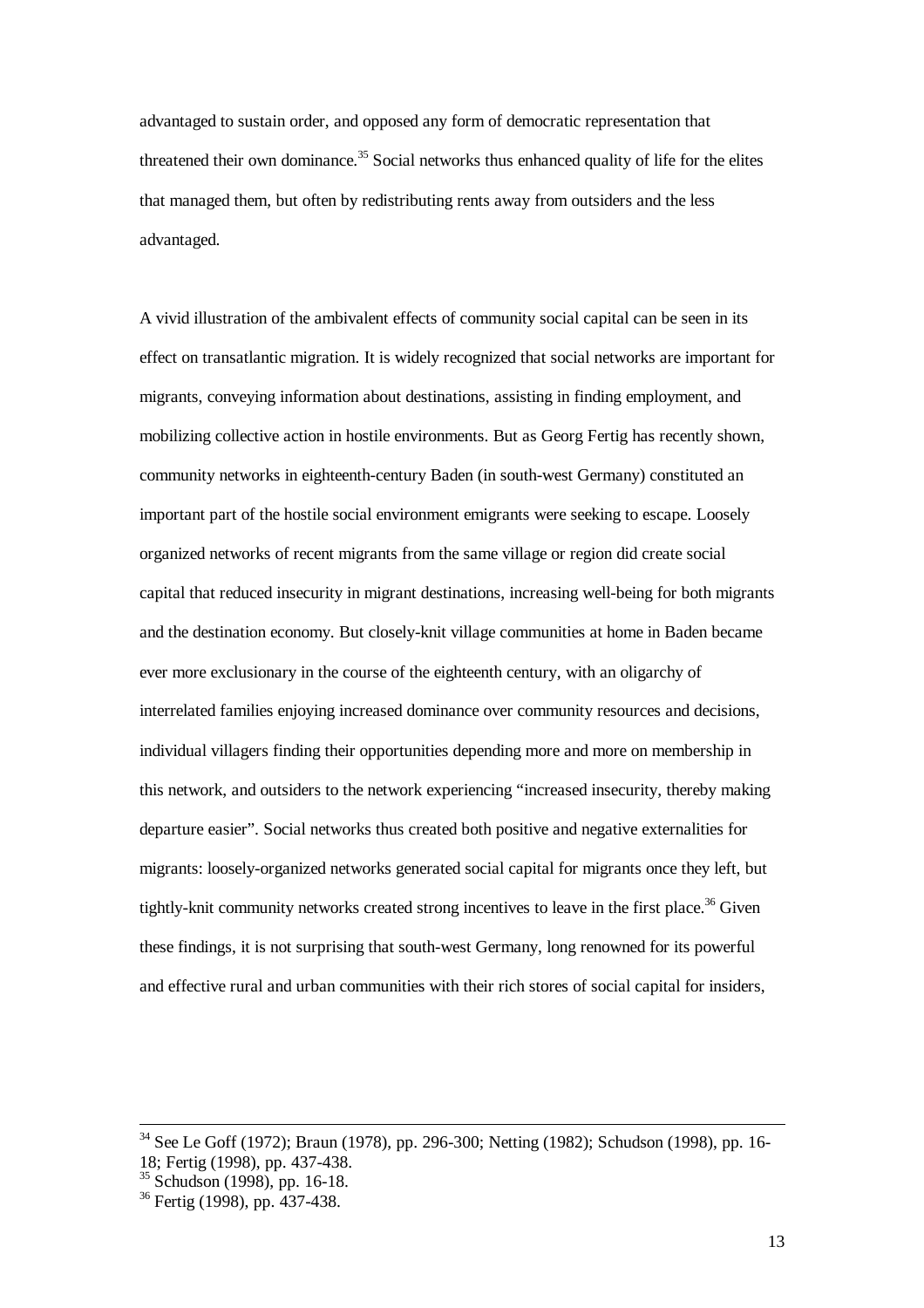became equally renowned in the eighteenth and nineteenth centuries as the greatest source of transatlantic migration by outsiders.<sup>37</sup>

What does history have to tell us about communities as social networks? Strong local communities in preindustrial Europe did create externalities that correspond to the characteristics of what has been termed "social capital": bodies of relationships that eased information transmission, norm enforcement, and collective action. The communities best at generating social capital displayed two distinctive features: clearly defined membership, and multi-stranded internal relationships. Before 1500, historical evidence is poor, and hence does not clearly either confirm or refute speculations that closely-knit and multi-stranded local communities generated positive externalities. After 1500, however, the evidence is much better, and it shows that outside a few remote, marginal or insecure areas, market and state institutions began to foster information transmission, norm enforcement, and collective action more efficiently than community institutions could. New agricultural and industrial practices became possible, too, which were incompatible with community decision-making and threatened the groups that dominated it. The closely-knit communities whose social capital may have been an efficient response to economic stagnation adapted poorly to change. In specific niches such as Alpine ecosystems they continued to manage stagnation optimally, some to the present day. In the emerging commercial economies of the north Atlantic seaboard they dissolved soon after 1500 into open, mobile and anonymous settlements suited to the growth of lively markets and regulatory states. But in many other European societies, local communities used their social capital to block new developments altogether, or to appropriate them for insiders. Information flow within community networks could as easily be used for harmful as beneficial purposes: to inform the collectivity when an individual was trying out a new crop, enclosing a plot on the commons, setting up a forbidden loom, setting up house without permission. Mechanisms for enforcing shared norms could as readily be manipulated to resist beneficial innovation as to penalize harmful deviance. Collective action

 $\overline{a}$ 

14

<sup>&</sup>lt;sup>37</sup> Ehmer (1991); Ogilvie (1997), pp. 473-475.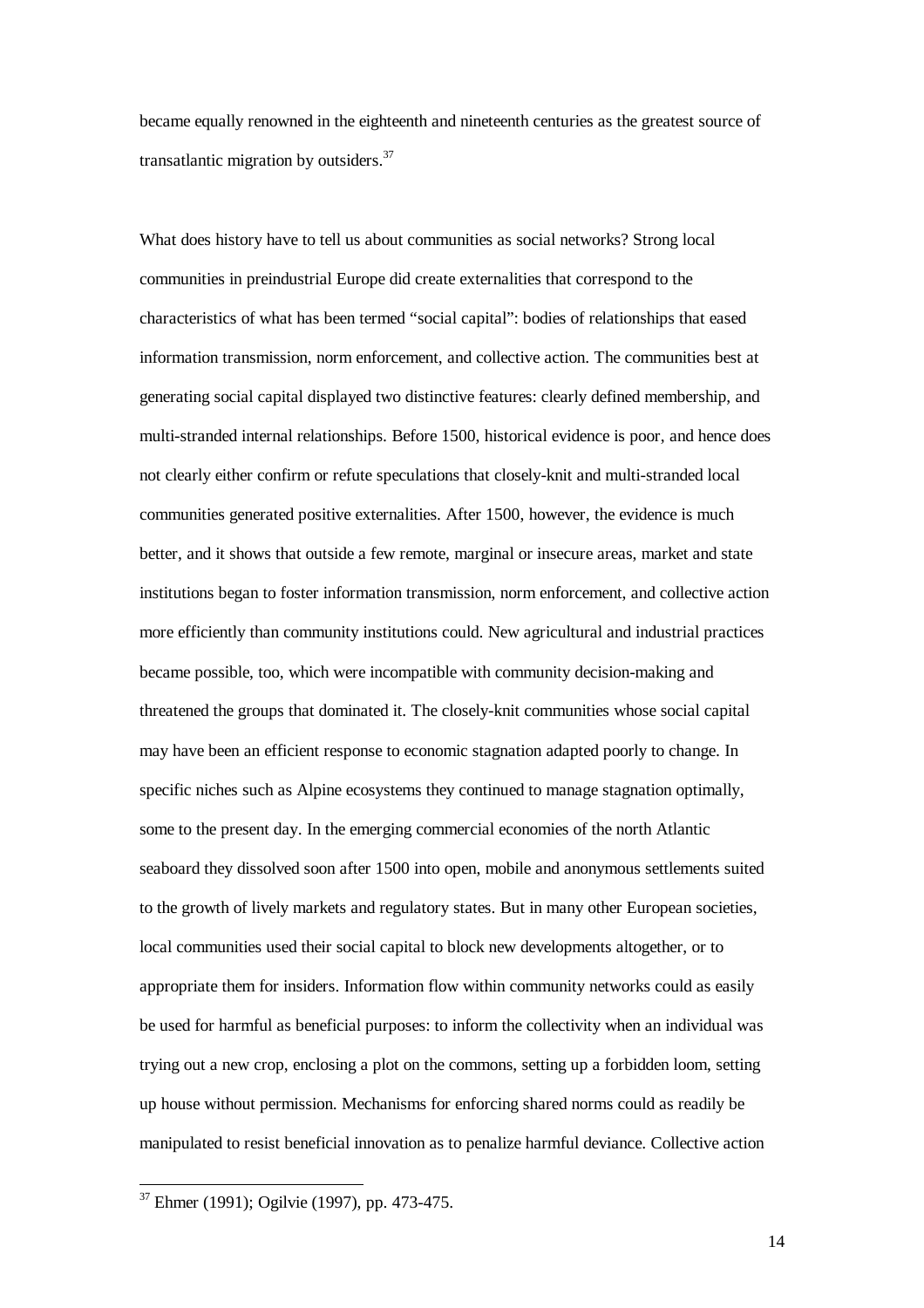could as easily be mobilized for rent-seeking as for solving the Prisoner's Dilemma. In terms of lessons for the future, arguably the most worrying general equilibrium effect of community networks over the past five centuries is their evident ability to hinder the emergence of allocation mechanisms such as efficient markets and impartial states, which are – at least in principle – open to all economic agents, not just to insiders to a particular network.<sup>38</sup>

#### 3. Merchant associations as social networks

A second institution frequently identified as a beneficial social network generating social capital is the merchant association. Almost as soon as long-distance trade arose in early medieval Europe, the merchants of particular cities, ethnic groups, or religions formed associations which coordinated members' commercial decisions and their responses to competitors and rulers. These "merchant guilds" or "merchant companies" survived in many European societies from the twelfth to the nineteenth century. The rise of new forms of "proto-industrial" and overseas trade after 1500 saw the rise of new merchant associations, and some sectors (such as the diamond trade) still have them.<sup>39</sup>

Merchant associations have been widely portrayed as generating all three types of return from social capital. Avner Greif argues that an exclusive "coalition" enabled eleventh-century Maghribi traders to solve agency problems with overseas agents.<sup>40</sup> Merchant guilds, he postulates, enabled twelfth-century Europeans to engage in impersonal long-distance trade through the "community responsibility system" whereby the guild was held liable for default by a single member.<sup>41</sup> Furthermore, he theorizes, such guilds increased trade volume by enabling merchants to make credible threats against rulers who provided inadequate

 $38$  It is possible for elites to subvert markets and states, as well; but they are often assisted in doing so by their "social networks" (e.g., the De Beers diamond cartel).

<sup>39</sup> Coleman (1989), pp. S97-S99.

<sup>40</sup> Greif (1989).

 $41$  Greif (1997).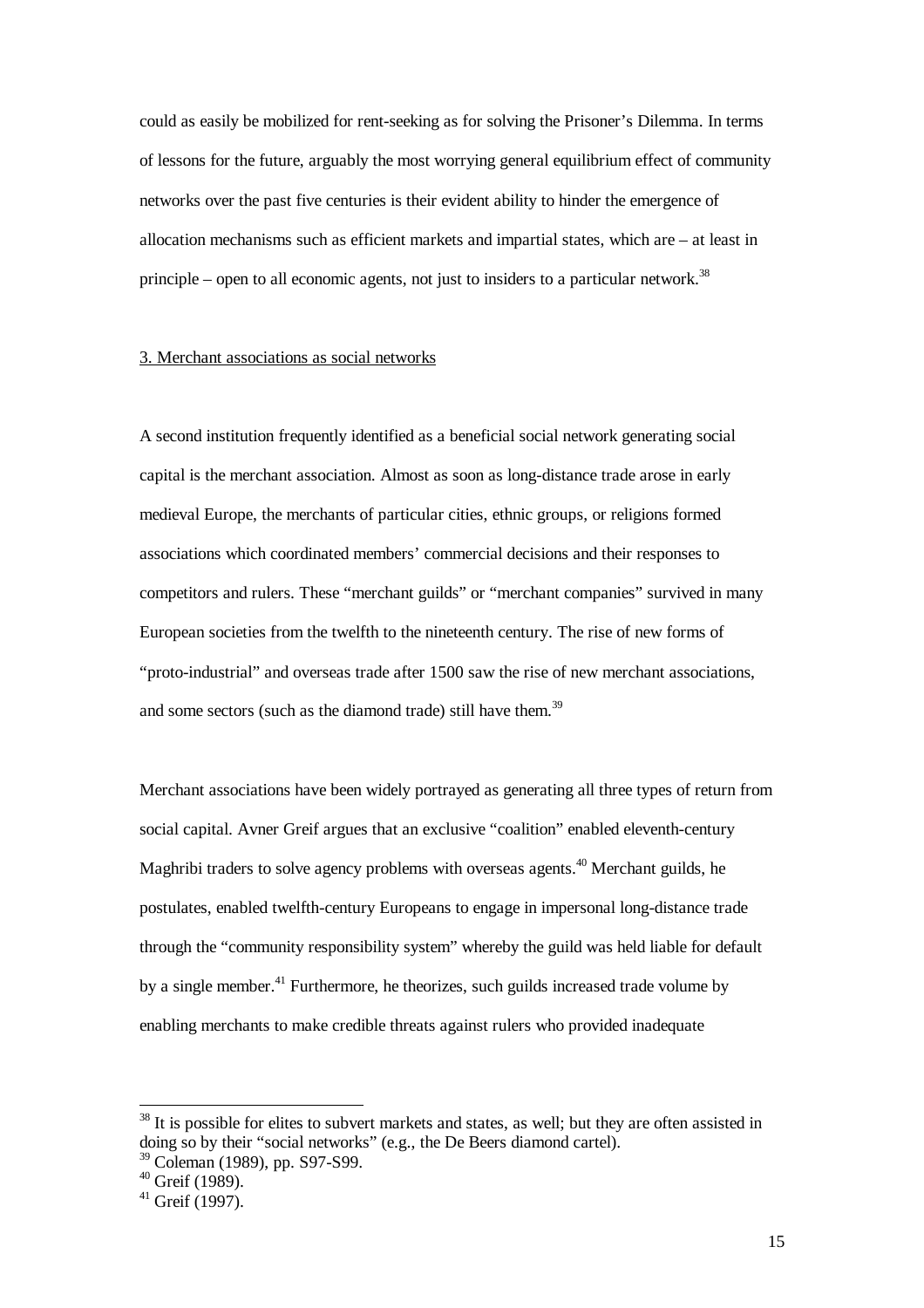commercial security.<sup>42</sup> Others claim that between 1500 and 1800 "proto-industrial" merchant associations facilitated transmission of information between scattered rural producers and international customers, fostered shared norms by punishing fraud, default, embezzlement, and sub-standard work, and mobilizing collective action by merchants towards employees, suppliers, competitors, and governments.<sup>43</sup> Ann Carlos and Stephen Nicholas argue that the great chartered colonial merchant "companies" which flourished between 1500 and 1800 were the optimal organizational form for conducting long-distance trade, yielding "an enormous advantage over the market" because, as social networks, they solved problems of asymmetric information between owners and managers, fostered cooperative norms, and facilitated collective action such as fort-building and garrisoning.<sup>44</sup> In the present day, James Coleman identified the association of Amsterdam diamond merchants as a prime example of a social network whose exclusive and multi-stranded relationships transmit information, foster norms of "trustworthiness", and mobilize collective action against violators; without this social capital, expensive insurance would be needed or exchanges would not take place.<sup>45</sup> Given that merchant associations have existed in various sectors of commerce for the past eight centuries, and that they are widely portrayed as generating social capital, it is important to examine their characteristics and their economic effects.

Two salient features of merchant associations were "closure" and "multi-strandedness". Membership in the twelfth-century Maghribi traders' coalition was restricted to a particular religious and ethnic sub-group.<sup>46</sup> Admission to medieval merchant guilds, proto-industrial merchant associations, and chartered overseas merchant companies was restricted according to some or all of the following criteria: citizenship in particular cities, kinship links with existing members, gender (women were almost always excluded), religious affiliation (Jews were often excluded), ethnicity (Slavs were excluded from many German merchant guilds

 $42$  Greif, Milgrom and Weingast (1994).

<sup>43</sup> Troeltsch (1897), pp. 56, 133-135; Gorißen (1997), pp. 403-404.

<sup>&</sup>lt;sup>44</sup> Carlos and Nicholas (1990).

<sup>45</sup> Coleman (1989), pp. S97-S99.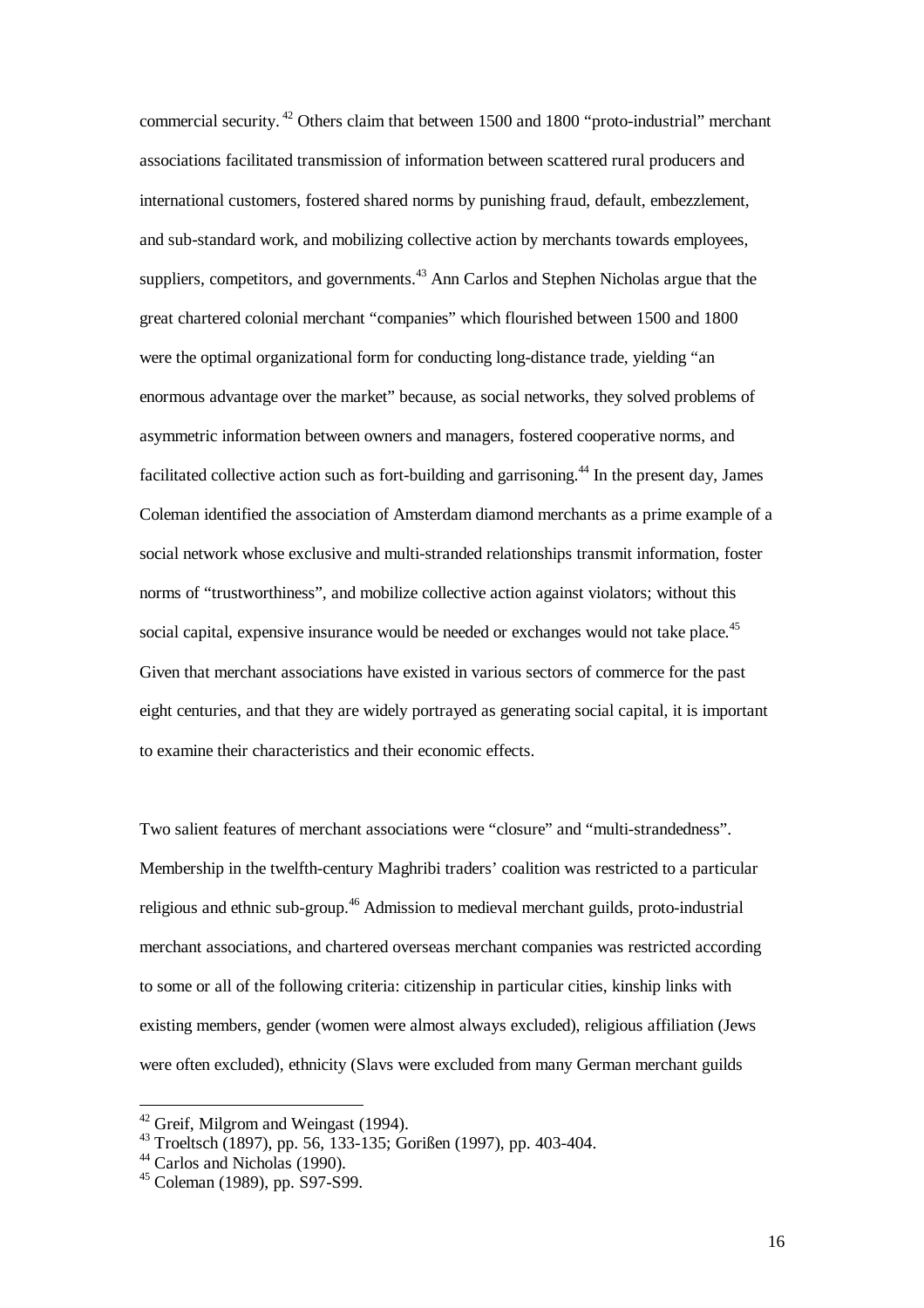from 1309 onwards), occupation (craftsmen and small shopkeepers were often excluded), and wealth (either through property guarantees or license fees). Such restrictions effectively limited entry to most merchant associations to a trickle, creating an "informal" penumbra of outsiders, women, Jews, foreigners, gypsies, bastards, and occupational migrants scraping a miserable living by peddling in the black market – not only lacking the social capital enjoyed by the merchant association, but often finding themselves targets of its collective sanctions.<sup>47</sup> In turn, this "closure" was the precise characteristic that enabled merchant associations to transmit reliable information about credit ratings, reliable agents and product quality, to foster shared norms ensuring swift sanctions against deviant members, and to ensure that collective action could be mobilized against opportunistic employees, black-market competitors, and exploitive rulers.

Merchant associations also manifested "appropriability" or "multi-strandedness". Relationships between members extended beyond commercial or financial links into an interlocking network of multi-stranded interactions encompassing marriage, kinship, charitable activity, religious worship, cultural patronage, political lobbying, and many other non-economic activities. In turn, these multi-stranded internal relationships ensured a high degree of mutual information, shared norms, coordinated responses, and a multitude of ways of mobilizing collective action.

But what were the general equilibrium consequences of all this social capital generated by merchant associations? The first component of any answer relates to the magnitude of the benefits. What role did the social capital generated by merchant associations play in European commerce over the past eight centuries? In the medieval period (1100-1500), merchant guilds

<sup>46</sup> Greif (1989), pp. 877-879.

 $47$  Gross (1890); Postan (1973)), pp. 189, (198-9; Clune (1947), pp. 23ff, 137ff; Smith (1940), pp. 26-8, 38-43, 51-6, 61-4, 76-7, 86; Dollinger (1970)), pp. 132, 137, 161; Coornaert (1941), p. 69 and passim; Coornaert (1947), pp. 48-55, 221-3; De Roover (1963), pp. 113, 118; Hibbert (1963), pp. 169-74, 186, (194-202; Ogilvie (1997), pp. 74-79, 95-111, 431-437; Troeltsch (1897), pp. 61, 66-68.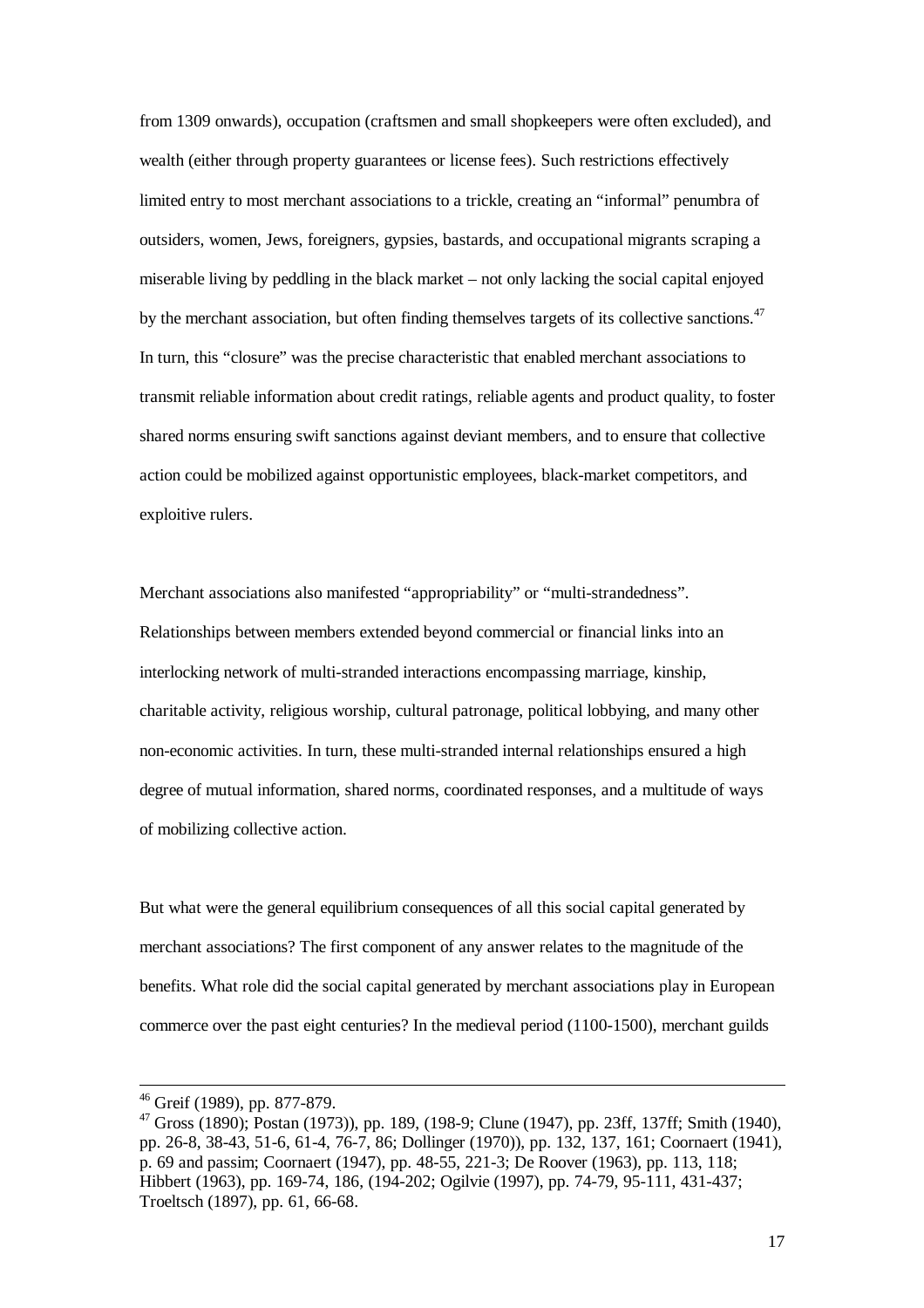are held to have performed three functions: resolving principal-agent problems, ensuring impersonal contract enforcement, and preventing rulers from expropriating traders. But there is considerable evidence that superior institutional mechanisms for carrying out all three functions arose quite soon. Greif himself points out that institutions for monitoring agents superior to the mechanisms of the Maghribi traders' coalition arose soon after the twelfth century.<sup>48</sup> Better enforcement for long-distance contracts than the merchants guilds' "community responsibility system", he acknowledges, was provided by royal law-courts from the thirteenth century on.<sup>49</sup> Hence, while merchant guilds may have been important for these two purposes before 1300, they were rapidly overtaken by superior mechanisms supplied by emerging market and state institutions.

The only benefit generated by merchant guilds that may have lasted as late as 1500 was their coordination to penalize rulers who provided inadequate security. But how important was this empirically? There was plenty of commercial insecurity in medieval Europe, but only a minority was caused (or controllable) by rulers and hence subject to the credible threats posed by merchant guilds. Ironically, much commercial insecurity in medieval Europe was actually caused by conflicts between rival merchant guilds over commercial privileges granted by rulers. Many cases in which merchants operating in a foreign city were attacked by mobs, failed to obtain fair legal treatment, or suffered from acts of piracy, occurred precisely because of rivalry between their merchant guild and the local merchant guild over legal monopolies over different forms of commerce. That is, merchant organizations themselves, and the privileges granted to them by rulers, were the source of  $-$  not the solution to  $-$  a nontrivial share of the commercial insecurity of the period.<sup>50</sup> By 1500, even Greif admits that emerging states had rendered this final function of merchant guilds obsolete.

<sup>&</sup>lt;sup>48</sup> Greif (1989), pp. 877-882.

<sup>49</sup> Greif (1997), pp. 23-33.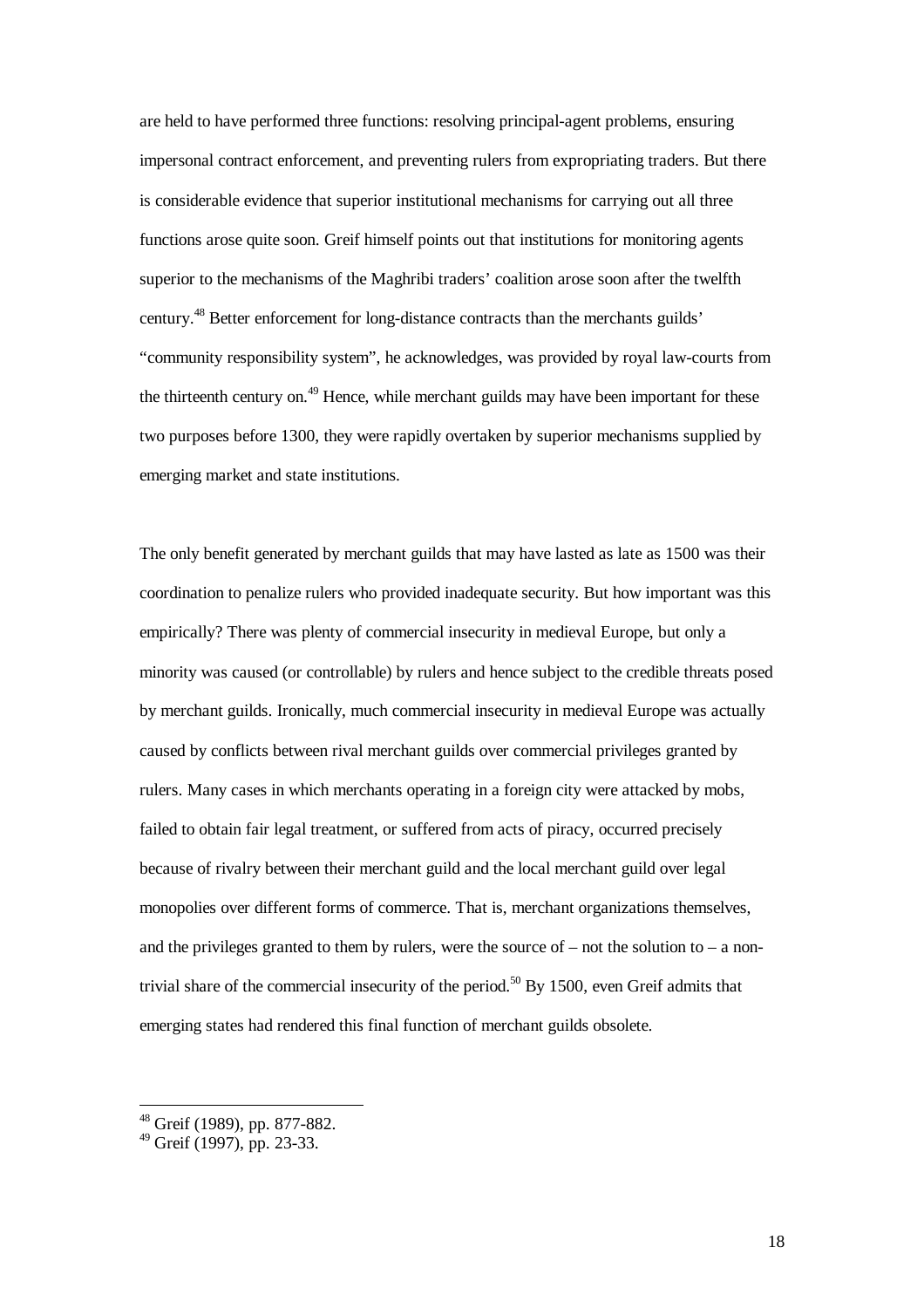This has not deterred other scholars from claiming that merchant associations between 1500 and 1800 generated beneficial social capital in the European proto-industrial and colonial trades which solved information asymmetries, fostered norms of product quality, and coordinated collective action. But the empirical record casts even greater doubt on these claims. Scattered rural producers successfully reached international markets for generations before their sector was monopolized by a privileged merchant company. Many of the most vibrant proto-industrial regions in Europe (particularly in the Low Countries and England) were served by a heterogeneous and mobile array of competitive traders, ceaselessly seeking out new products and better quality-to-price ratios to please their customers.<sup>51</sup> Likewise, detailed analysis of a wide range of chartered colonial merchant companies by S. R. H. Jones and Simon P. Ville has unearthed no evidence that their social capital generated benefits that markets and states could not. On most of the trade routes these companies legally monopolized, sophisticated markets operated with lower-cost (although illegal) competitors. The companies themselves suffered from serious principal-agent problems, persistant opportunism, and little effective sanctioning of violations. They fostered norms, but of brutality toward their workforce rather than a cooperative corporate ethos. Even the provision of forts, garrisons and other public goods overseas was well within the capabilities of eighteenth-century states; merchant companies only did so as part of their rent-seeking strategy, to maintain state favour and keep out more efficient competitors.<sup>52</sup> For all major examples of merchant associations in history, there is a remarkable lack of hard evidence that their social capital created the positive externalities that have been postulated theoretically.

On the other hand, there is considerable evidence that merchant associations used their social capital to pursue other activities which generated negative externalities. The very closure and

 $\overline{a}$ 

19

<sup>50</sup> Bahr (1911), pp. 21-22; Greif, Milgrom & Weingast (1994), p. 750; De Roover (1963), pp. 61-62; Smith (1940), pp. 68-9; Postan (1973)), pp. 239-240, 251-252; Lloyd (1991), pp. 22, 30; Dollinger (1970)), p. 48-50. See the detailed discussion of this issue in Ogilvie (1995). <sup>51</sup> Ogilvie (1997), pp. 95-112, 431-437; Ogilvie (2000), pp. 111-112, 114-115, 120-121, 127- 128.

 $52$  Jones and Ville (1996).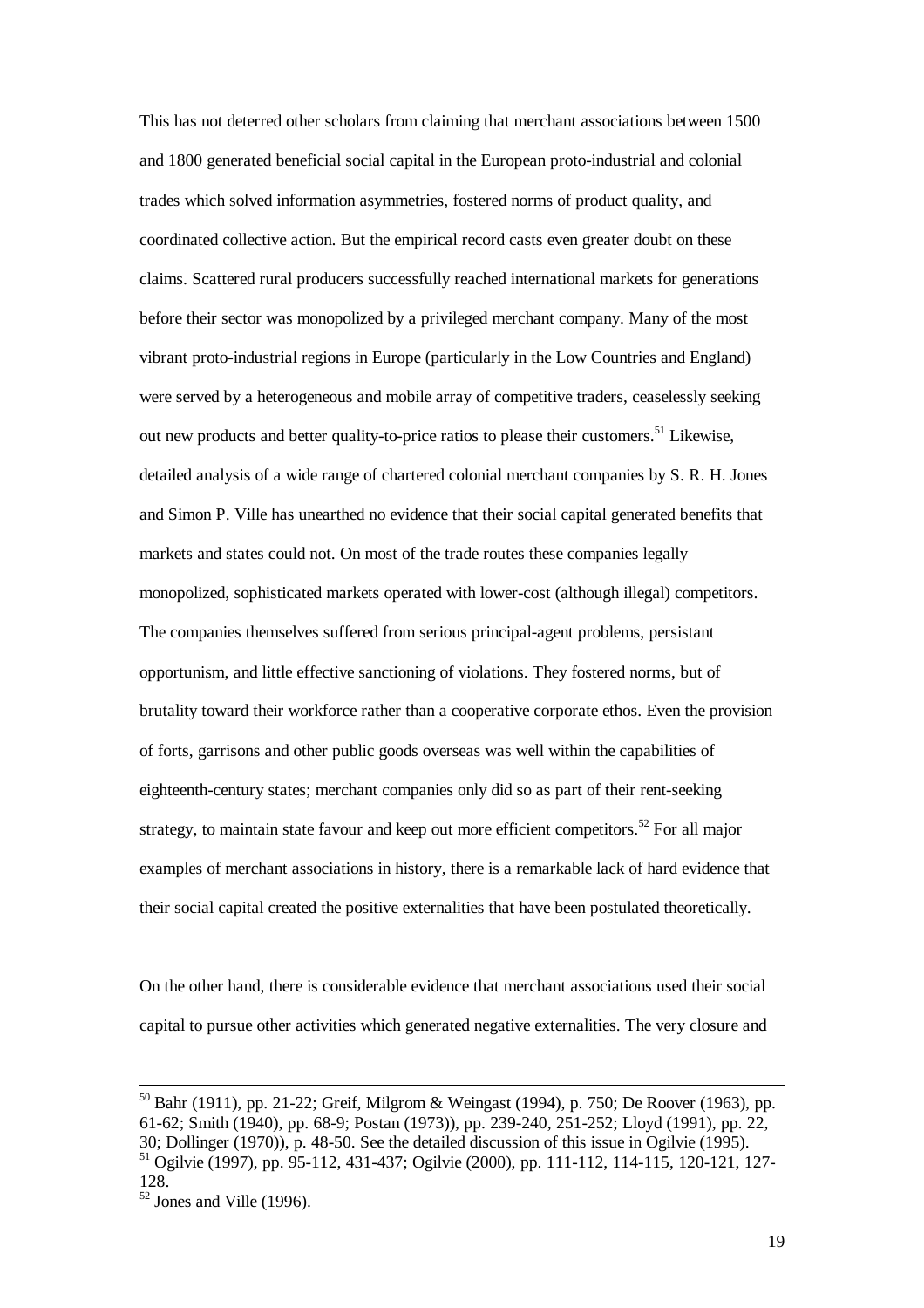"multi-strandedness" that enabled them to generate social capital were open to exploitation for less beneficial ends, particularly cartellistic distortion of markets and rent-seeking from rulers. Greif, Milgrom and Weingast argue that medieval merchant guilds cannot have acted as cartels, since if they had done so it would have increased merchant bargaining power and shifted gains from trade from rulers to merchants, and hence rulers would not have cooperated in establishing merchant guilds.<sup>53</sup> But there is copious evidence that medieval merchant guilds engaged in activities which generating for their members, and invested a share of these rents to obtain support from rulers. Merchant guilds represented members' interests against other guilds (particularly of craftsmen) within the home city, opposed the foundation of merchant guilds in their city by alien merchants, resisted interference in trade by other institutions such as the church, excluded competitors from trade, restricted entry to their own ranks, fixed prices and freight rates, obtained tariffs disadvantaging foreign merchants, lobbied against tariffs imposed by others against them, controlled the trading operations of members and nonmembers, operated privileged mercantile law-courts, forced alien merchants operating in the city to use only native ships, obtained insurance statutes discriminating against foreign merchants and shippers, inflicted embargos on foreign ports and merchants, and levied tolls and duties on their own members and others.<sup>54</sup> Any or all of these activities could generate a stream of rents great enough to provide payments to rulers to induce them to support the merchant guild's establishment and enforce its subsequent operations. Rulers in both medieval and early modern Europe were evidently willing to support the foundation of cartellistic merchant guilds and sustain their privileges for centuries, in return for a share of those rents in the form of bribes, loans, higher or more regular customs duties, and so on.<sup>55</sup> By engaging in these cartellistic activities, medieval merchant associations decreased the ability

<sup>&</sup>lt;sup>53</sup> Greif, Milgrom, and Weingast (1994), pp. 749, 772-773.

<sup>&</sup>lt;sup>54</sup> Postan (1973)), pp. 189 (on Europe as a whole), (198-9 (on the German Hanseatic cities); Gross 1890 (on England); Clune (1947), pp. 23ff (on England), 137ff (on Ireland); Smith (1940), pp. 26-8, 38-43, 51-6, 61-4, 76-7, 86 (on Spain); Dollinger (1970)), pp. 132, 137, 161 (on Germany); Coornaert (1941), p. 69 and passim, Coornaert (1947), pp. 48-55, 221-3 (on France); De Roover (1963), pp. 113, 118 (on German and English merchant guilds); Hibbert (1963), pp. 169-74, 186, 194-202 (on Europe as a whole).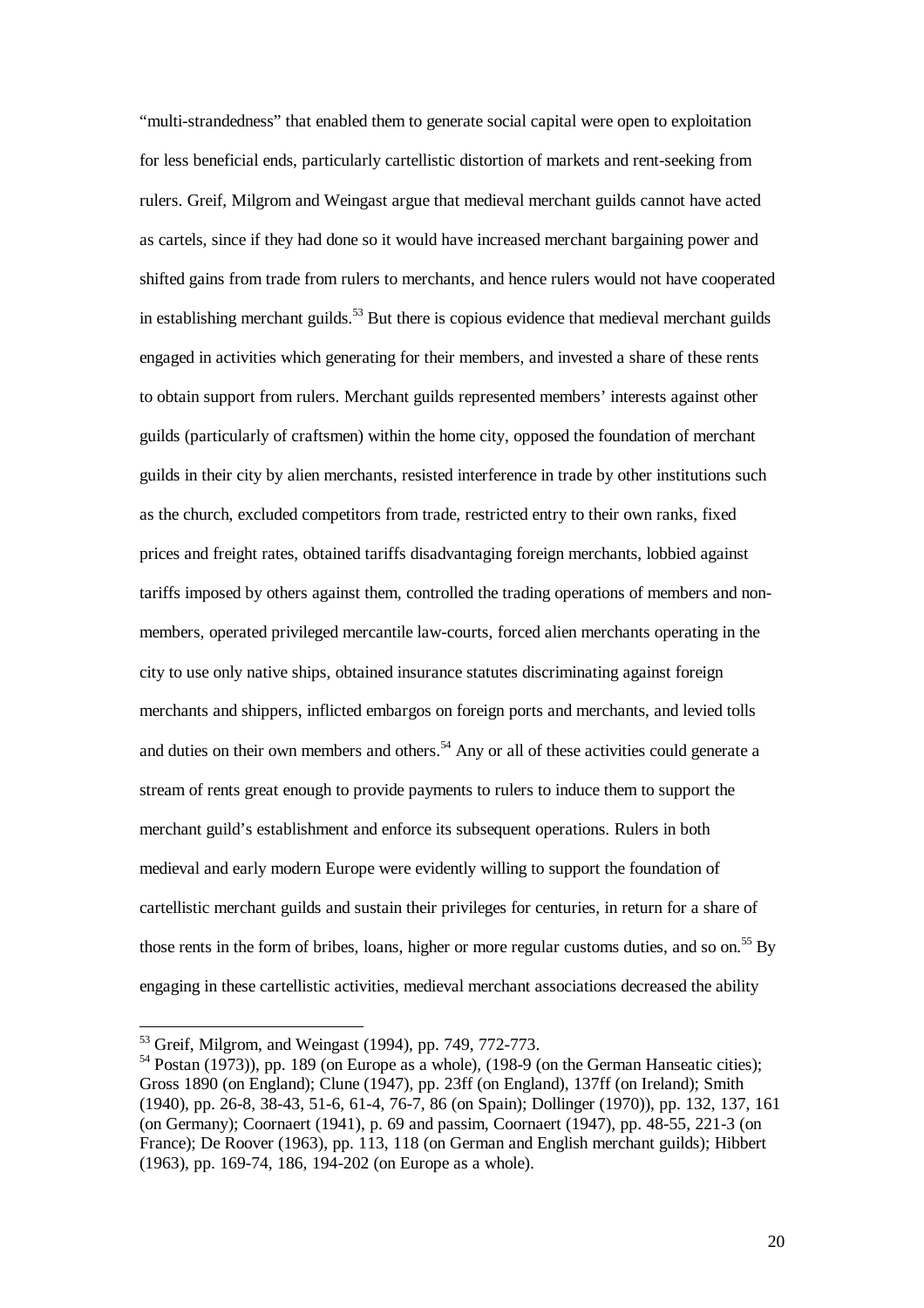of non-members to trade, increased commercial insecurity, and decreased the overall volume of trade – i.e., caused negative externalities for outsiders to their social network and for the economy at large.

Between 1500 and 1800, too, merchant associations secured wide-ranging privileges from rulers enabling them to manipulate markets to their advantage, particularly in the protoindustrial and colonial trades. Proto-industrial merchant associations regulated the volume of production and trade, restricted competition among merchants for employees and suppliers, imposed rigorous entry restrictions, exercised monopsony power in factor markets, opposed the introduction of new techniques and practices, obtained legislation protecting them from imports and giving them first claim on raw materials, levied license fees, restricted internal competition, spent vast sums lobbying rulers, and obtained monopsony privileges prohibiting producers from selling to anyone except members of the association. Even where these privileges were violated, the violators were compelled to operate "informally" in the black market, where their costs and risks were increased by lack of contract enforcement, with predictable effects on development potential.<sup>56</sup>

On almost all every colonial trade-route, a merchant company secured exclusive trading rights by means of a state charter. As Jones and Ville show, these associations used their state privileges (backed up by military and naval force) to coerce overseas rulers into monopsonistic agreements, manipulate the terms of trade to their own advantage, set purchasing prices abroad, fix selling prices at home, and restrict movement of competitors' cargoes. Protected from competition, they flourished despite failing to introduce well-known commercial innovations that made other traders more flexible. Although they rarely achieved a complete monopoly, their legal dominance enable them to restrict release of goods onto the market and raise prices considerably. So valuable were their trading privileges that would-be

<sup>55</sup> Kedar (1976), pp. 54-5; Lloyd (1991), pp. 23-4, 50, 369; Dollinger (1970)), pp. 56-8; Smith (1940), pp. 5, 37, 64-65, 68-69, 85.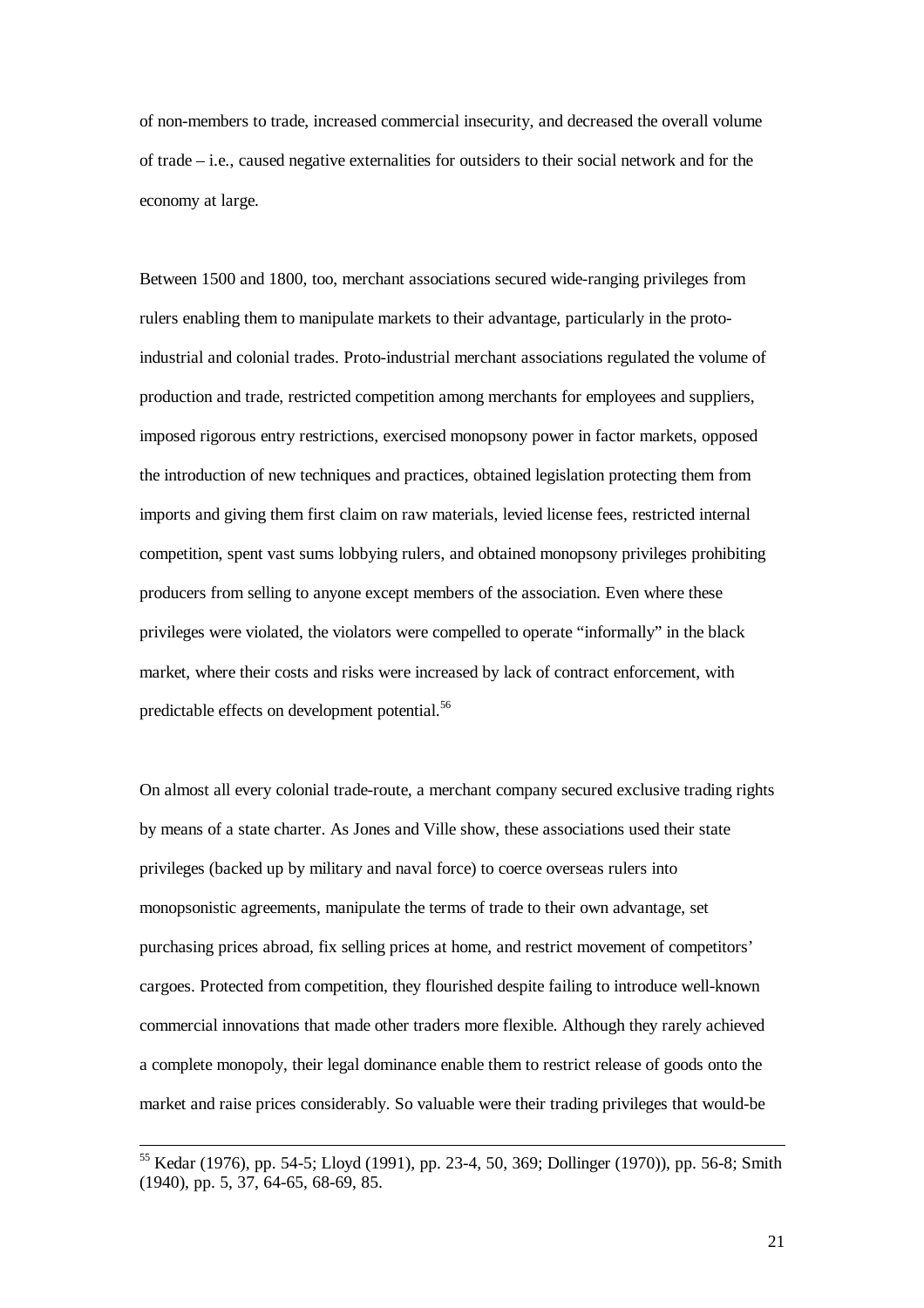competitors spent huge resources attacking them, and the companies themselves correspondingly huge resources lobbying the ruler and excluding competition.<sup>57</sup> These associations distorted markets and sought rents in such a way as to inflict harm on outsiders and deadweight losses on the economy at large.

One argument advanced against this, at least for the medieval period, is that the formation of an effective merchant guild was followed by an expansion of trade, and hence the benefits of merchant guilds must have outweighed the costs. But there are two serious weaknesses in this reasoning. For one thing, international trade is influenced by a plethora of variables, and the danger of concluding that association implies causation is apparent from many contributions to the long and inconclusive debate on the effect of trade policy in less-developed economies today, in which a much wider range of empirical data is deployed than for medieval Europe. Other, underlying characteristics of the international economy, of the cities concerned, or of the particular group of merchants involved, could lie behind any upward trend in trade. Merchant associations may even have formed precisely because an upward trend in trade (caused by exogenous factors) was beginning to generate a stream of rents worth capturing, as with the formation of merchant guilds in Spain or the German Hanseatic League in the eras after commercial upswings in Spain and northern Germany.<sup>58</sup> The second problem is that we possess no quantitative estimates of how much trade was increased by merchant guilds at any period, nor any systematic comparisons of trade between societies and periods possessing and those lacking merchant associations. The claim by Greif, Milgrom and Weingast, for instance, that merchant guild formation was always followed by an upswing in trade is supported by only five examples, and at least that many examples can be found suggesting the opposite.<sup>59</sup> Anecdotal evidence concerning trade trends cannot be used to confirm or refute any theory of the net effect of merchant guilds in medieval economies. Furthermore, as we shall see below,

<sup>56</sup> Ogilvie (1997), pp. 431-436; Ogilvie (1996), pp. 30-33, 234.

<sup>57</sup> Jones and Ville (1996), pp. 908-912.

<sup>58</sup> Smith (1940), pp. 4-6; Postan (1973), p. 192; Dollinger (1970), pp. xviii-xix.

<sup>59</sup> Smith (1940), p. 71.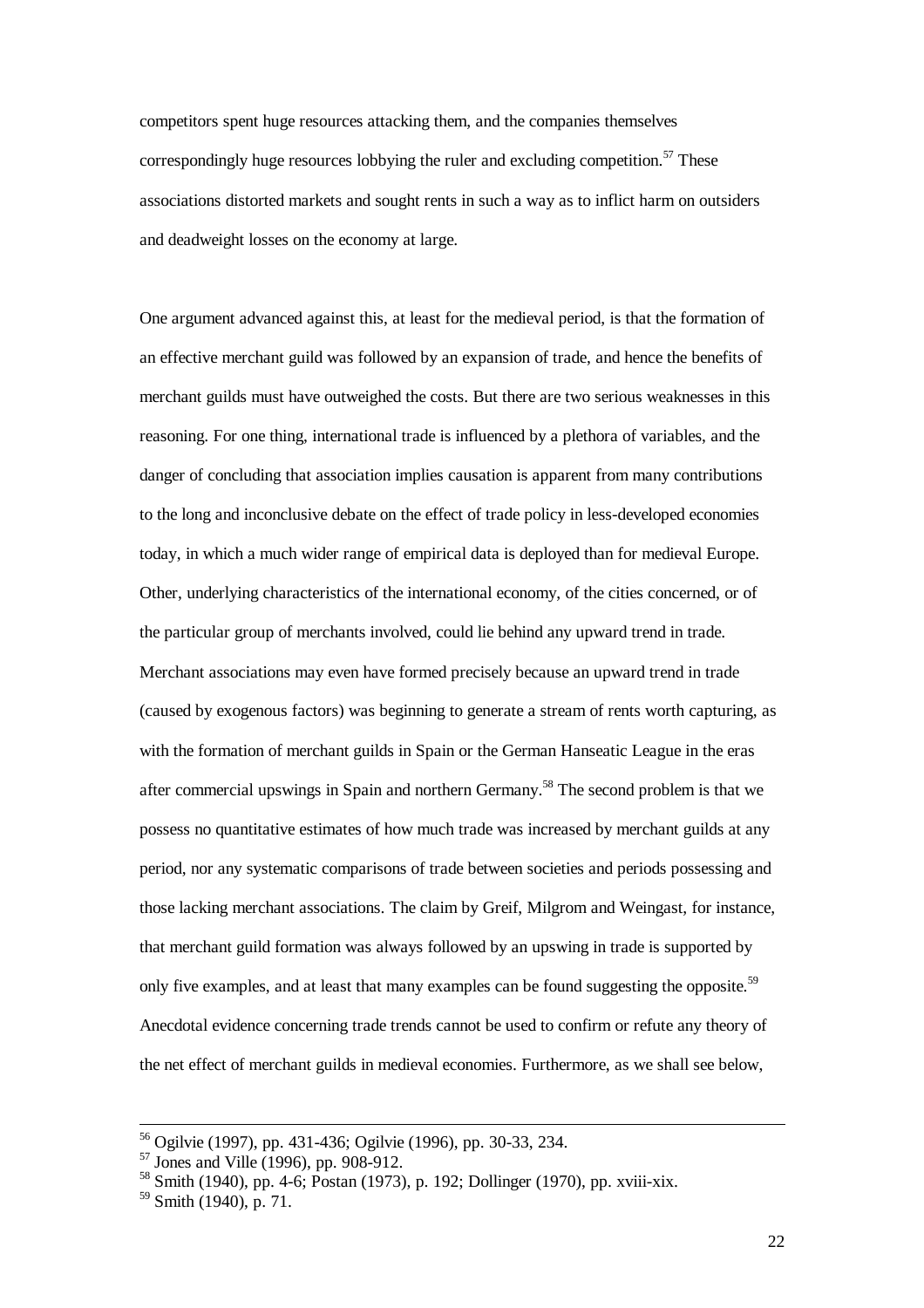this argument fails altogether for the period after 1500, when the most successful economies in Europe, the Low Countries and England, were conspicuous for their lack of merchant associations except for the politicized colonial trades.

A final characteristic of social networks in history, which we already observed with communities, is that they may constitute an obstacle to the rise of more efficient allocation mechanisms. This applies to merchant associations even more than to local communities. Greif, for instance, concludes that the Maghribi traders' coalition "seems not to have been an optimal institution. The same factors which ensured its sustainability prevented the coalition from expanding in response to welfare-enhancing opportunities ... within a coalition, agents are more concerned about the interpretations of their actions by other members than about the outcomes of their actions. Hence, their actions, while aiming at maximizing their expected utility, do not necessarily maximize total profit."<sup>60</sup> Likewise, the "community responsibility system" of the European merchant guilds proved unable to respond flexibly to changes in guild size, intra-community heterogeneity, or inter-community mobility, and was replaced by state enforcement mechanisms after the twelfth century.<sup>61</sup> Finally, after the fifteenth century, "as the state system evolved, the need for the merchant guilds to secure merchants' rights declined". $62$  The implication is that as merchant associations were overtaken by more efficient institutional mechanisms, they simply withered away.

The subsequent historical record, however, does not bear this out. In most parts of Europe, merchant associations continued to survive and be newly formed, to distort markets in local, regional and long-distance trade, and to enjoy state support in their rent-seeking activities, until 1800 or even later – centuries after superior allocation mechanisms began to be offered

 $60$  Greif (1993), pp. 544-545.

 $61$  Greif (1997), pp. 23-35.

 $62$  Greif, Milgrom, and Weingast (1994), p. 773.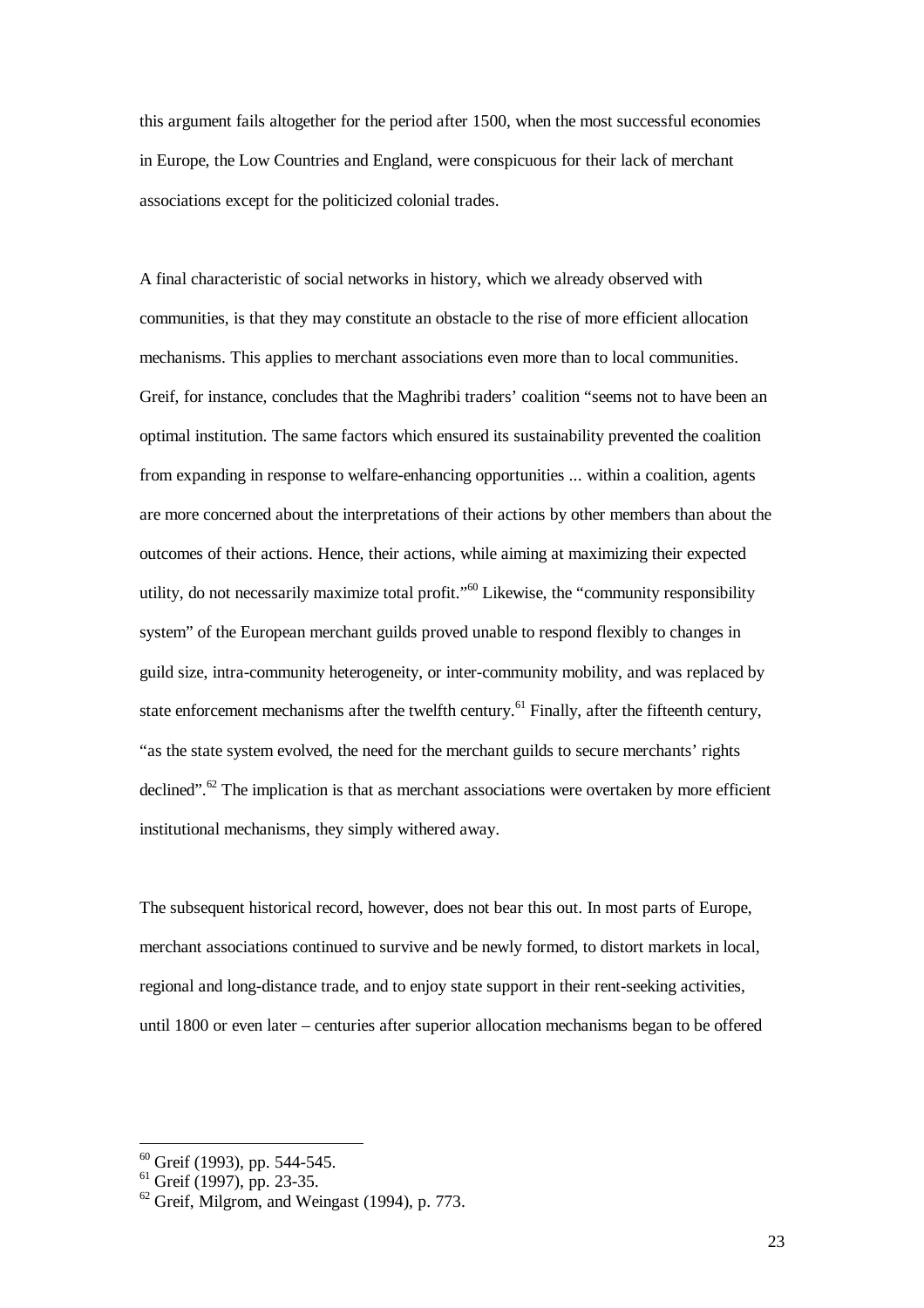by markets and states.<sup>63</sup> In many European economies, proto-industrial merchant companies resisted efforts even by their own members, let alone by outsiders, to introduce machines, factories, new commercial practices, new products (such as cotton), or new employment practices, into the nineteenth century.<sup>64</sup> The great chartered overseas trading companies, too, were often "inflexible in response to changing economic and political conditions", recruiting low-quality European agents rather than skilled members of indigenous cultures, resisting commercial innovations, making sub-optimal decisions on public goods such as fortifications, and requiring government subsidies to stay afloat as soon as their legal monopolies were removed.<sup>65</sup> It was those societies that rid themselves of their merchant associations earliest that emerged as the economic powerhouse of the continent. In the Netherlands, Flanders, and England, urban merchant guilds declined after the late fifteenth century, rural proto-industries arose in the sixteenth and seventeenth centuries without merchant associations at all, and liberal criticisms finally prevailed against the chartered overseas trading companies in the later eighteenth century. It was these economies that first experienced the series of "commercial revolutions" which massively increased human well-being on the European continent between 1500 and 1800.

In certain commercial contexts – particularly at the very start of the medieval period – merchant associations may have generated positive externalities, although the evidence is so poor and sparse for this period that it is unlikely to refute almost any hypothesis an economist might advance about social networks. But after 1300 these contexts were the exception, and after 1500 they were all but non-existent. In almost all European economies for the past five centuries, the absence of merchant associations was crucial for the emergence of alternative allocation mechanisms – particularly competitive markets and strong regulatory states. More frequently than not, the history of European merchant guilds bears out Greif's judgement on

<sup>63</sup> Ogilvie (1993), pp. 169-70, 173; Ogilvie (1994), pp. 43-5; and Ogilvie (1995). Smith (1940), pp. 16-18.

<sup>64</sup> Kisch (1972); Ogilvie (1997), pp. 431-436; Ogilvie (1996), pp. 30-33, 234.

 $65$  Jones and Ville, pp. 907-908, 910-912.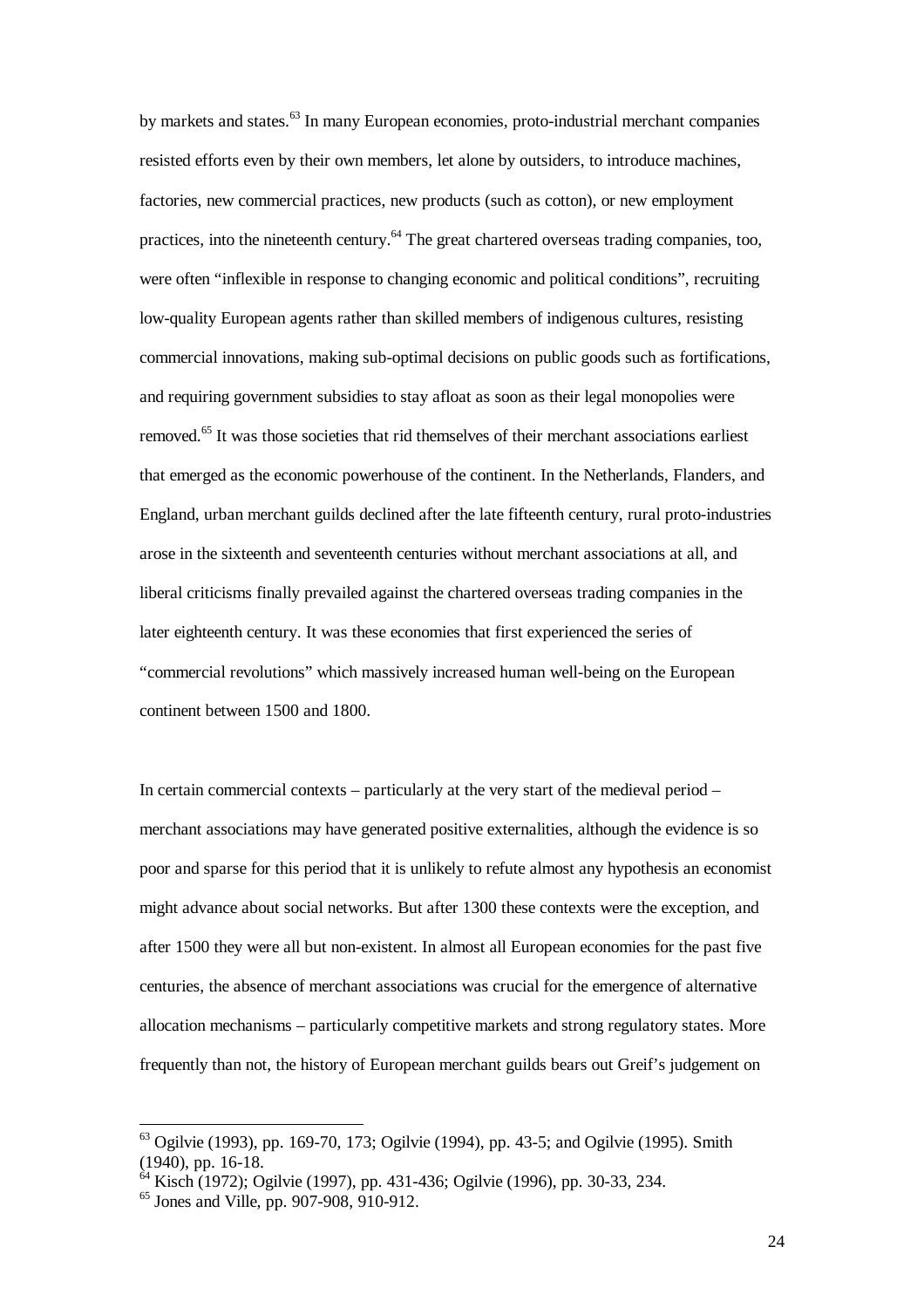the Magribi traders' coalition: "once a specific institution emerges, it may become a part of a self-enforcing stable system which is not prone to change in response to welfare-enhancing opportunities."<sup>66</sup> This is a lesson worth remembering about social networks in an age in which all economies need to react swiftly to changing global conditions.

# 4. Conclusion

The concepts of social capital and social networks can potentially help us think more systematically about the economic importance of institutions facilitating information transfer, norms and sanctions, and collective action. Existing literature agrees almost unanimously that modern societies lack social arrangements likely to generate social capital, and that historical examples of social networks have important lessons to convey.<sup>67</sup> This article has sought to identify the salient features of social networks and explore their general equilibrium effects by examining two types of historical social arrangement often adduced as generating social capital: local communities and merchant associations. Several general principles do emerge from this historical inquiry, but the light they cast on social networks is bleak.

Historical social networks confirm Coleman's view that those social arrangements likely to generate interesting social capital will be characterized by "closure" and "appropriability" or "multi-strandedness".<sup>68</sup> The urban communities of Northern Italy regulated membership stringently: non-citizens were allowed to reside, but only as a flexible labour-force, not as effective nodes in the civic network. Rural communities, too, regulated membership through citizenship, settlement and marriage restrictions, and those that were most successful in generating "social capital" were those that regulated membership most effectively. Merchant associations limited membership according to sex, ethnicity, religion, community citizenship, kinship with existing members, and ability to pay license fees. Local communities and

<sup>&</sup>lt;sup>66</sup> Greif (1993), pp. 544-545.

 $67$  Coleman (1989), pp. S115-S119.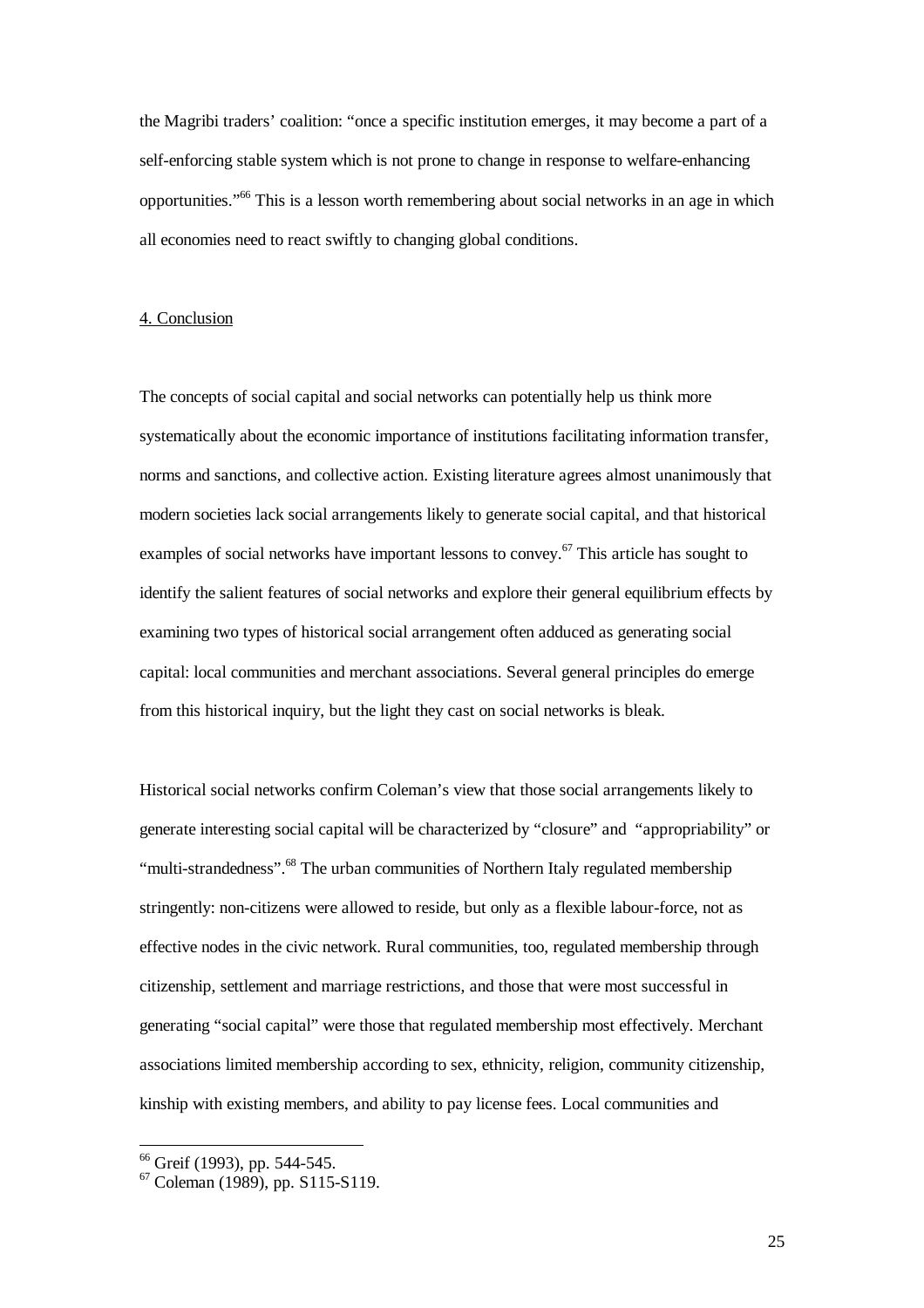merchant associations were not wholly closed to new members, but they limited their quantity and selected their qualities: many members of the wider economy had a high (or total) probability of never being admitted to full membership in these networks. Communities and merchant associations were also highly "appropriable" or "multi-stranded", in the sense that their members were linked not just through activities deliberately aimed at fostering information transmission, norms, or collective action, but through multi-stranded relationships extending into work, play, sociability, worship, politics, charity, and kinship. History confirms that effective social networks have relationships that are closed toward the outside and multi-stranded on the inside.

Historical social networks were not deliberately established to generate the benefits identified by modern theorists, and their success in doing so was variable. Local communities may have generated positive externalities in earlier periods, but documentary evidence is poor. After 1500, much better evidence suggests that these benefits were lacking, outside a few remot, marginal, and insecure areas. Merchant associations may have generated net benefits at the very beginning of medieval European trade, although again the evidence is inadequate to test such hypotheses rigorously. After 1300, however, emerging markets and states offered superior mechanisms for achieving the same ends, and after 1500 the efficiency rationale for merchant associations disappeared completely. Even for these early periods, problems of documentation means that there is little hard empirical evidence of the benefits local communities and merchant associations are supposed to have generated; the most one can say is that efficiency models of communities and merchant associations are not refuted, as they are for later and better-documented periods.

Historical social networks also show disquieting evidence of having generated negative externalities. "Appropriability" or "multistrandedness" means that network members typically engage in a wide variety of activities, not just in those enhancing information transmission,

 $\overline{a}$ 

26

<sup>&</sup>lt;sup>68</sup> Coleman (1989), pp. S104-S110.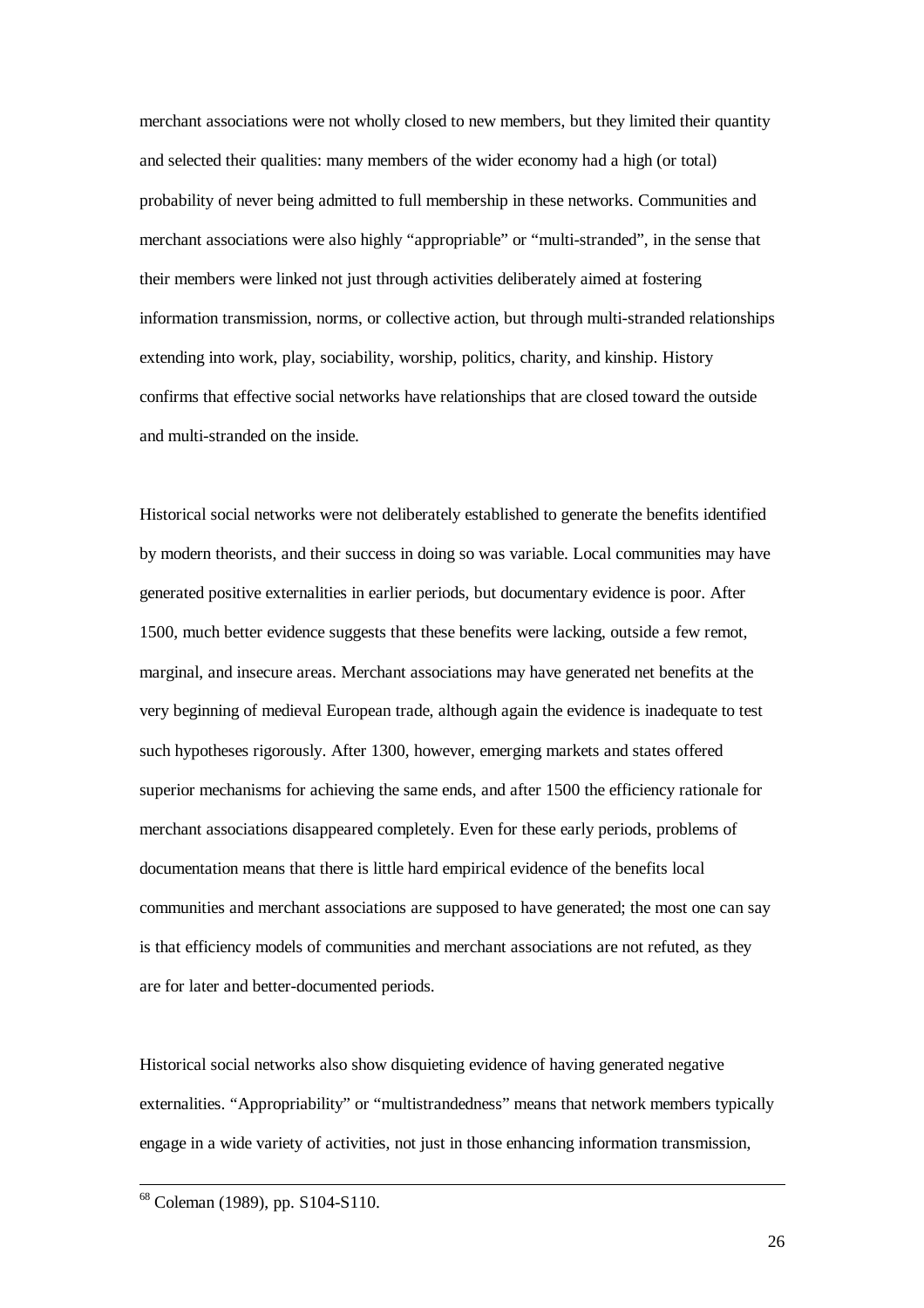norms and sanctions, and collective action. This is analytically important. Social scientists must look not just at the partial equilibrium effects of those activities of social networks associated with beneficial social capital, but at the general equilibrium effects of all transactions and activities implied by the network's existence.<sup>69</sup> "Closure" means that many of these activities are open to abuse.<sup>70</sup> Within local communities and merchant associations, information was conveyed to insiders but denied to outsiders. Network membership became a signal ensuring the long-term exclusion of deserving economic agents, a device contributing to an equilibrium of "rational discrimination" on grounds of gender, ethnicity, religion, legitimate birth, and many other economically irrelevant grounds. Shared norms meant the sanctioning of beneficial as well as harmful deviants, stifling innovation in agriculture, industry and commerce. The ability to mobilize collective action enabled local communities and merchant associations to engage in rent-seeking and distort markets, benefiting members but harming outsiders and the wider society.<sup>71</sup> Historical examples of local communities and merchant associations suggest that to obtain "social capital" out of social networks, one needs to have institutional arrangements in place that are open to abuse by insiders.<sup>72</sup>

The final lesson from history is at once the most important and most disquieting, especially for modern transitional and developing economies. A social network that generates net benefits in a given state of technology, costs and incomes, may cease to do so when constraints change. But precisely the commitment devices that generate its social capital may also foster conservatism.<sup>73</sup> North Italian cities conveyed information, fostered norms, punished deviants, and organized collective action in a way superior to many other social arrangements in medieval Europe (particularly the feudalism of Southern Italy). But faced with the rapid institutional, commercial and demographic changes of the sixteenth century, they lost out to the market-oriented civic culture of Amsterdam and London. The closely-knit

<sup>69</sup> Arrow (2000), p. 3; Dasgupta (2000), p. 325.

<sup>70</sup> Coleman (1989), pp. S104-S108; Dasgupta (2000), p. 386.

<sup>71</sup> Dasgupta (2000), p. 367.

<sup>72</sup> Coleman (1989), pp. S97-S98.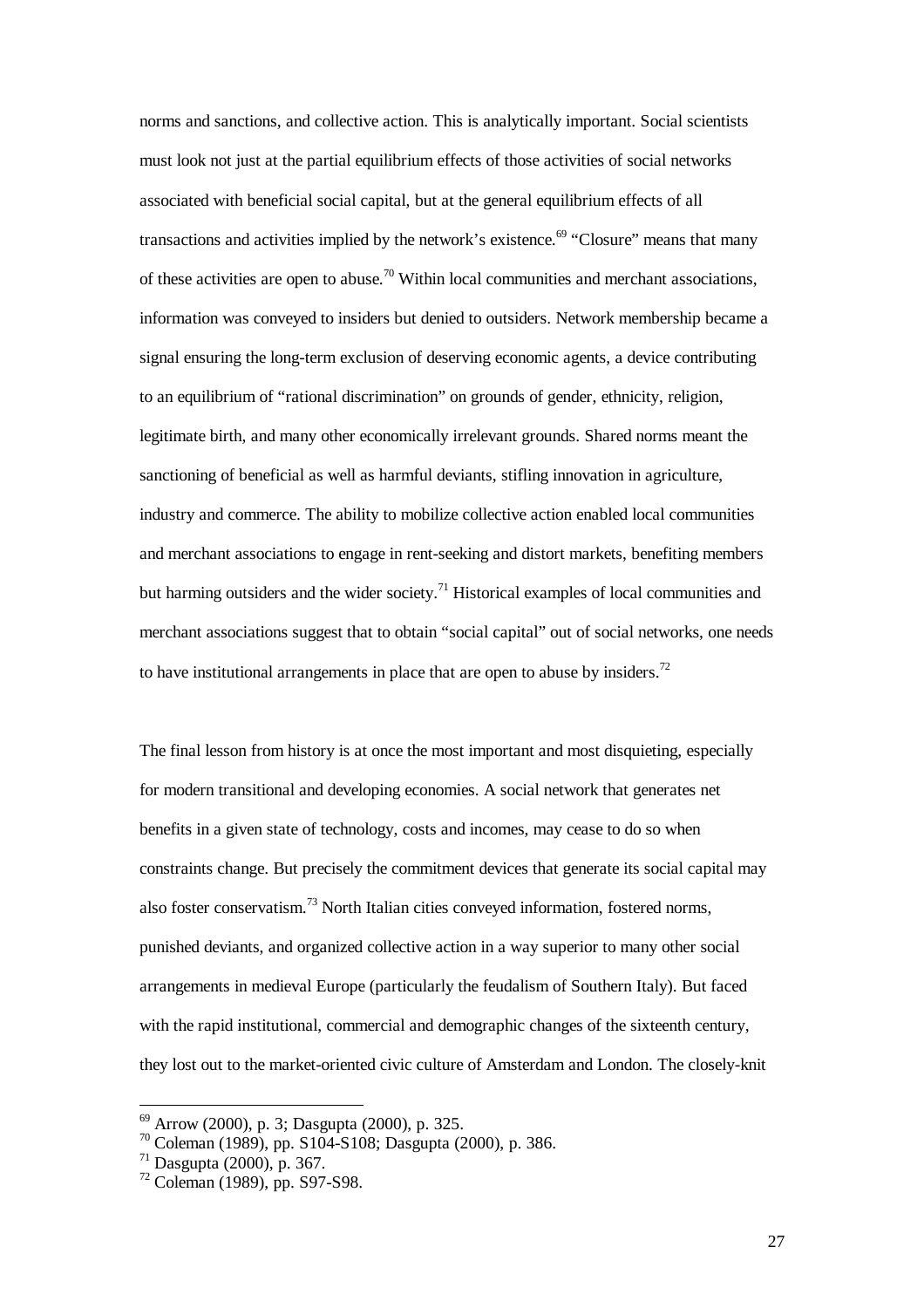and multi-stranded corporate villages of Switzerland and southern Germany conveyed information, fostered norms, punished deviants, and organized collective action in an environment in which agricultural technology was stagnant, there was no scope for nonagricultural growth, and carrying capacity was fixed. But with the coming of agricultural revolution, proto-industrialization, and commercial expansion, they were overtaken by the open, market-oriented rural settlements of north-west Europe, where common lands could be used differently, communal crop rotations could be abandoned, rural weavers and spinners were allowed to settle, and marriage and household formation was permitted even to the landless. Merchant associations may have solved principle-agent problems, penalized defaulters, and penalized exploitive rulers when communications were costly, legal remedy difficult, and alternative commitment devices unavailable – although problems of documentation mean that there is little hard evidence to support these hypotheses. But as communications improved, state enforcement spread, and rulers learned that they could benefit more by offering justice to all than by granting privileges to selected groups, merchant associations declined in the dynamic, market-oriented commercial centres of the north Atlantic, and survived only as rent-seeking interest-groups in the stagnant backwaters of Central, Eastern and Southern Europe, and contributed to the first German "economic miracle" when they were abolished in the nineteenth century.<sup>74</sup> This cannot be regarded as an accident: it was implied by the very characteristics that made social capital possible. In order to generate benefits, social networks need to have commitment devices and penalties; once these are in place, it is hard to prevent them from being used to maintain rents and resist change.

Even in the European past, when constraints changed so much more slowly than today, the entrenched privileges of social networks could prove a long-term economic problem, as shown by the fact that it was in the northwest corner of Europe where close-knit communities

<sup>73</sup> Coleman (1989), pp. S105-S106; Dasgupta (2000), pp. 327, 388.

 $74$  Tipton (1976).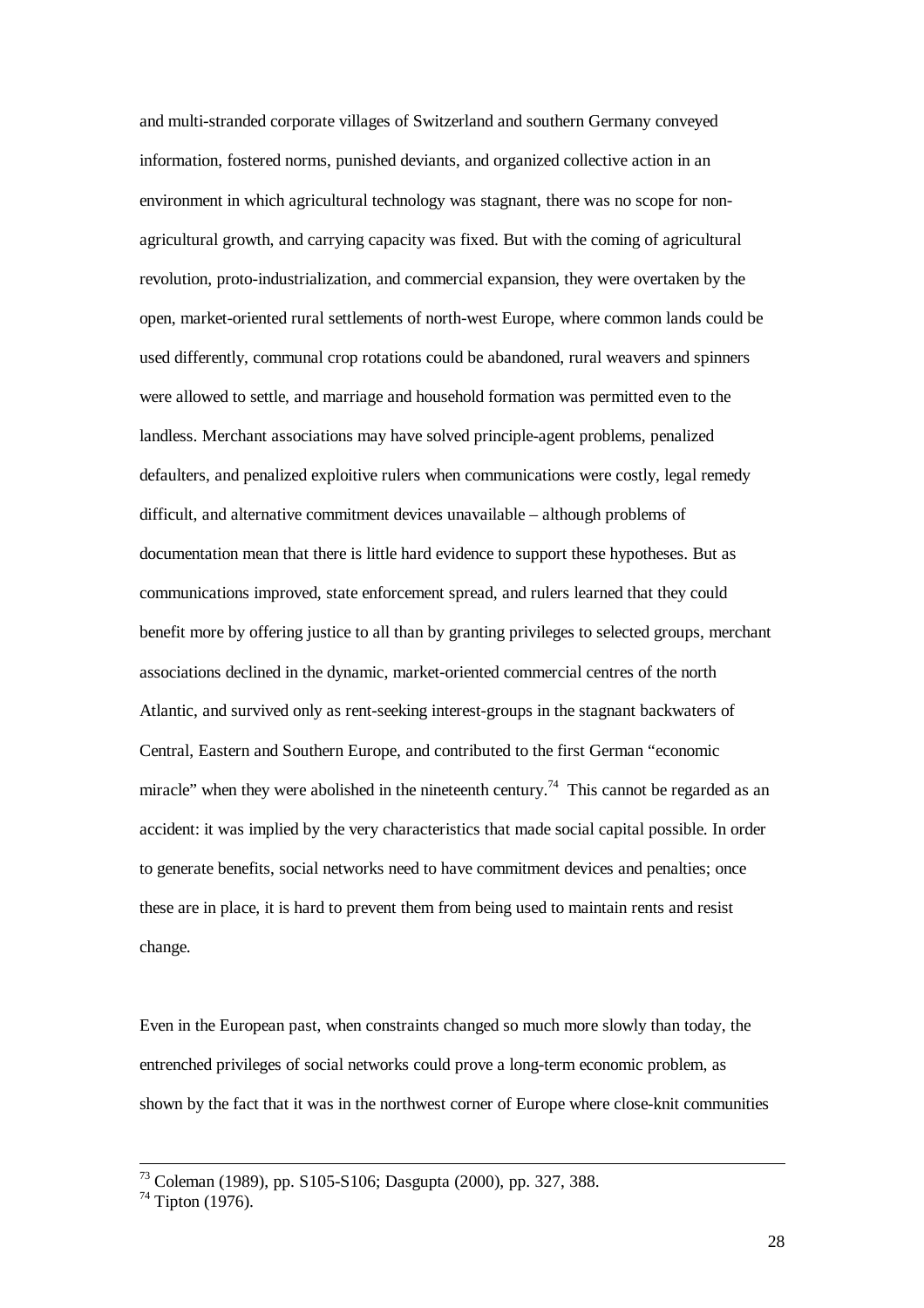opened up and merchant associations broke down in the sixteenth century, that the agricultural, commercial and industrial revolutions were fomented after 1500. Nowadays, constraints change immeasurably faster. In such a world, one must question the extent to which even the poorest economies can afford the inflexibility of entrenched social networks. It is precisely the strengths of social networks – their favouring of a particular set of social relationships over any other and the fostering of internal commitment devices – that may prove to be their greatest weakness, not merely for outsiders to the social network (although these are often the poorest in society), but also for the economy at large. For social capital and social networks, the lessons of history are bleak.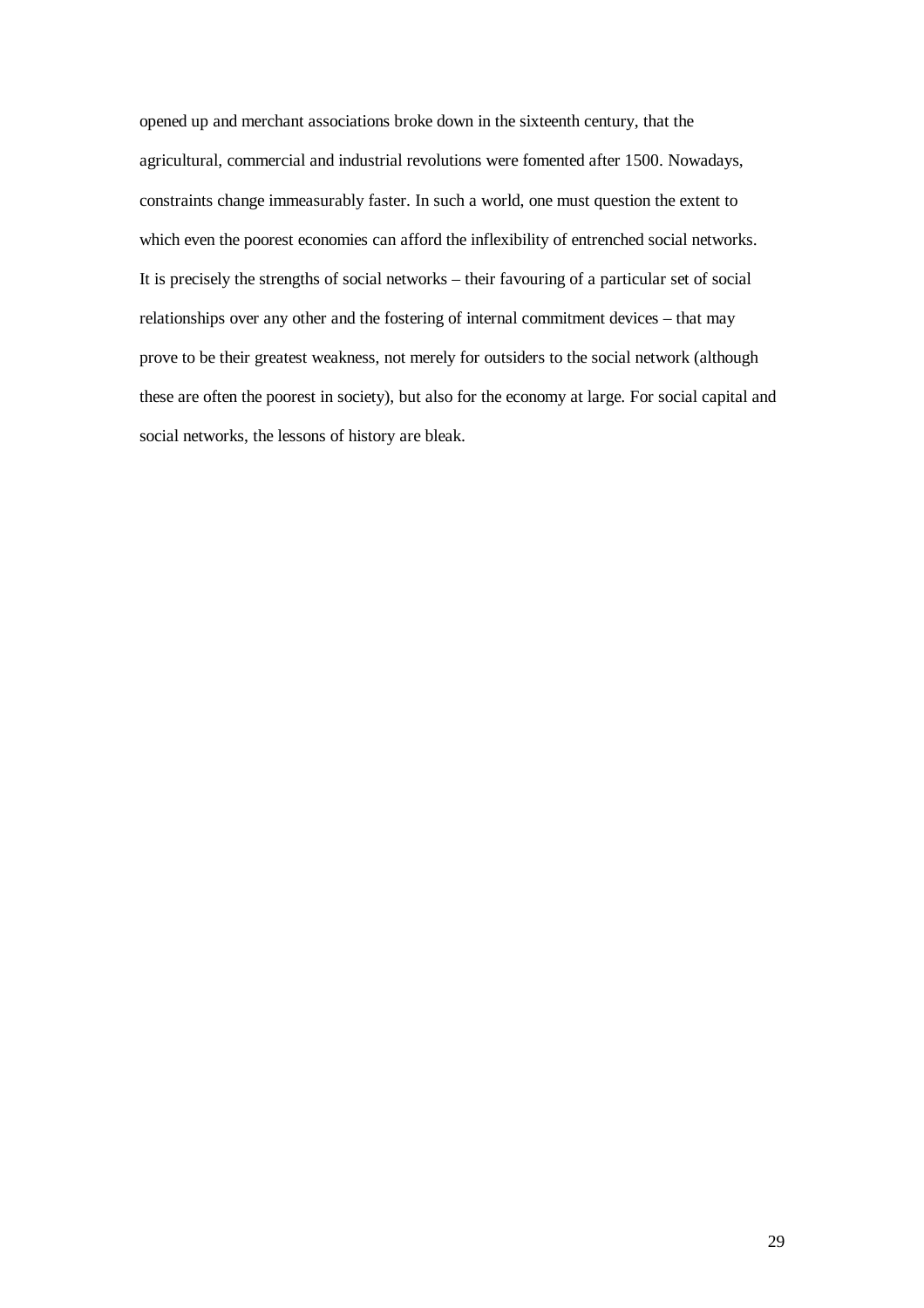# References

Arrow, Kenneth J. "Observations on Social Capital". In Social Capital: A Multifaceted Perspective, edited by Partha Dasgupta and Ismail Serageldin. Washington: World Bank, 2000.

Bahr, Konrad. Handel und Verkehr der Deutschen Hanse in Flandern während des vierzehnten Jahrhunderts. Leipzig: Duncker & Humblot, 1911.

Braun, Rudolf. "Early Industrialization and Demographic Change in the Canton of Zürich." Historical Studies of Changing Fertility, edited by Charles Tilly. Princeton: Princeton Univ. Press, 1978.

Carlos, Ann M.; Nicholas, Stephen. "Agency Problems in Early Chartered Companies: The Case of the Hudson's Bay Company," Journal of Economic History 50 (1990): 853-875.

Clune, Georg. The Medieval Gild System. Dublin: Browne & Nolan, 1943.

Coleman, James S. "Social Capital in the Creation of Human Capital," American Journal of Sociology 94 (1989) Supplement: S95-S120.

Coornaert, Emile. "Les Ghildes Médiévales (Ve-XIVe Siècles): Définition - Évolution," Revue Historique 199 (1947): 22-55, 208-43.

Coornaert, Emile. Le Corporations en France avant 1789. Paris: Gallimard, 1941.

Dasgupta, Partha. "Trust as a Commodity". In Trust: Making and Breaking Cooperative Relations, edited by Diego Gambetta. Oxford: Basil Blackwell, 1988.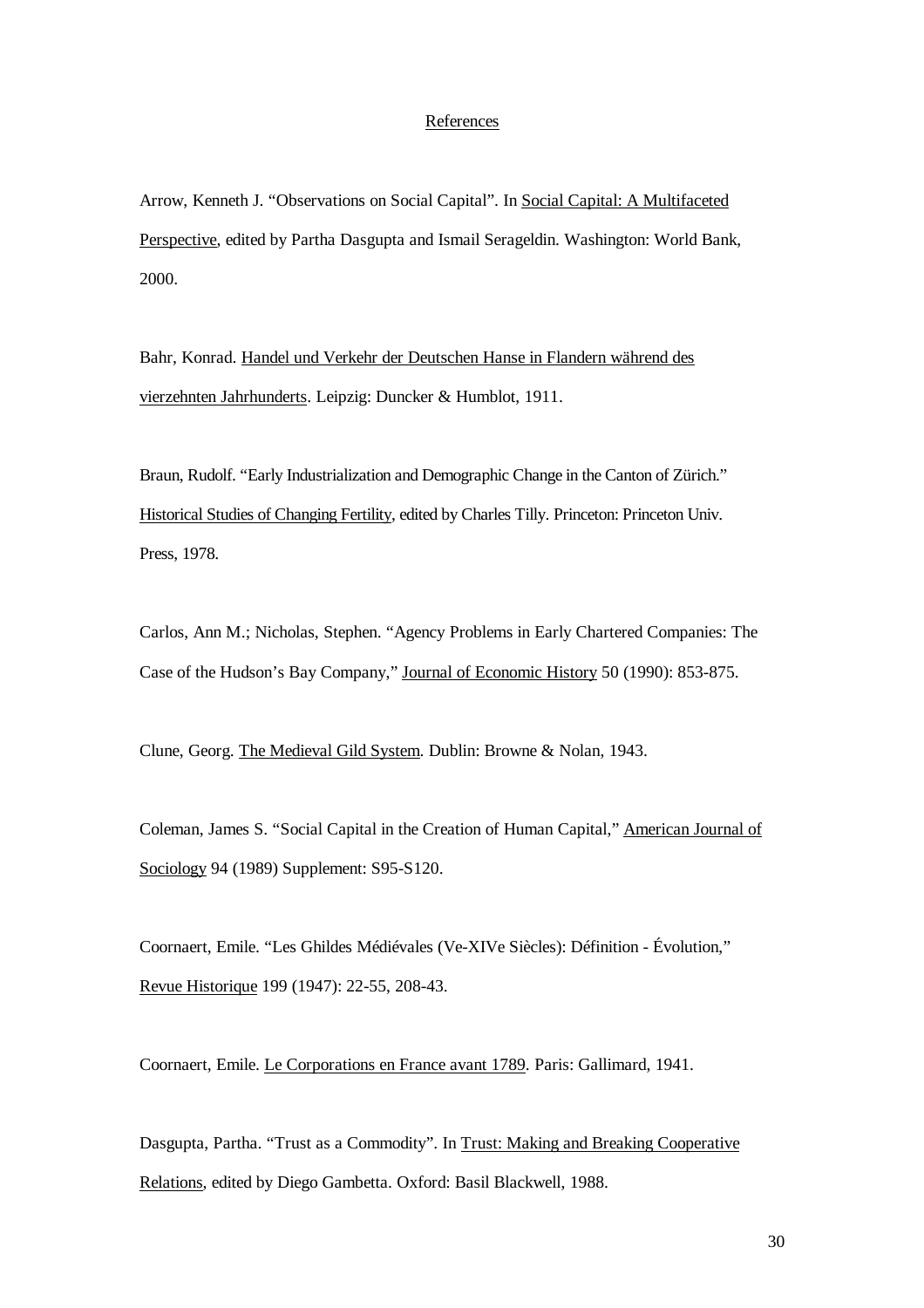Dasgupta, Partha. "Economic Progress and the Idea of Social Capital". In Social Capital: A Multifaceted Perspective, edited by Partha Dasgupta and Ismail Serageldin. Washington: World Bank, 2000.

De Roover, R. "The Organization of Trade." In The Cambridge Economic History of Europe vol. 3, Economic Organization and Policies in the Middle Ages, edited by M. Michael Postan, E. E. Rich, and Edward Miller. Cambridge: Cambridge Univ. Press, 1963.

De Vries, Jan. The Economy of Europe in an Age of Crisis. Cambridge: Cambridge Univ. Press, 1976.

De Vries, Jan. European Urbanization 1500-1800. Cambridge, Mass.: Harvard Univ. Press, 1984.

Dietrich, Michael. Transaction Cost Economics and Beyond: Towards a New Economics of the Firm. London: Routledge, 1994.

Dollinger, Philippe. The German Hansa. Stanford, Calif.: Stanford Univ. Press, 1970.

Ehmer, Josef. 1991. Heiratsverhalten, Sozialstruktur, ökonomischer Wandel. England und Mitteleuropa in der Formationsperiode des Kapitalismus. Göttingen: Vandenhoeck & Ruprecht, 1991.

Fertig, Georg. "Balancing, Networking and the Causes of Emigration: Early German Transatlantic Migration in a Local Perspective, 1700-1756," Continuity and Change 13 (1998): 419-442.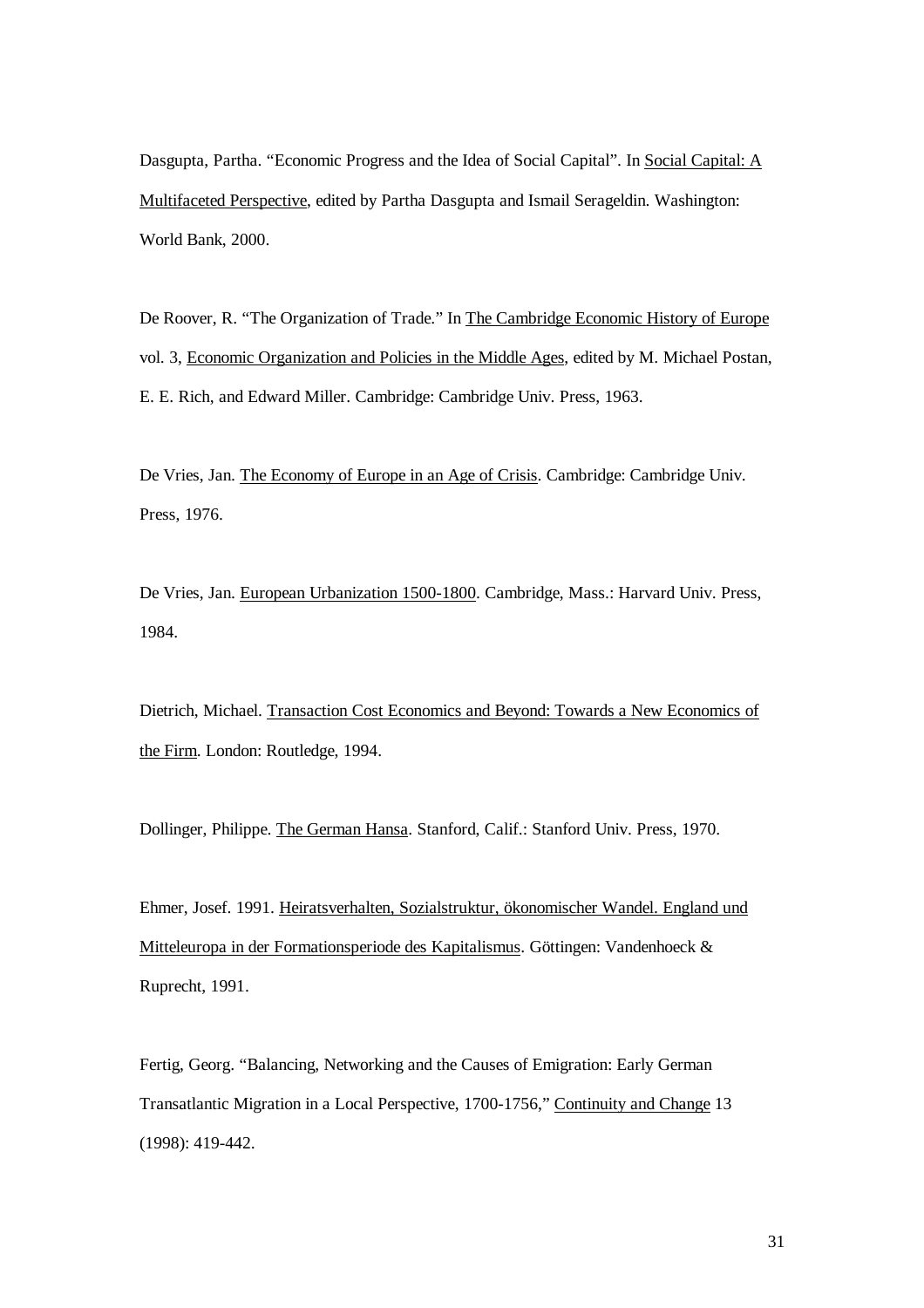Fukuyama, Francis. Trust: The Social Virtues and the Creation of Prosperity. New York: The Free Press, 1995.

Gambetta, Diego. "Can We Trust Trust?". In Trust: Making and Breaking Cooperative Relations, edited by Diego Gambetta. Oxford: Basil Blackwell, 1988.

Gorißen, Stefan. "Korporation und Konkurrenz. Die protoindustriellen Eisengewerbe des Bergischen Landes und der Grafschaft Mark (1650 bis 1820)". In Protoindustrie in der Region. Europäische Gewerbelandschaften vom 16. bis zum 19. Jahrhundert, edited by Dietrich Ebeling and Wolfgang Mager. Bielefeld: Verlag für Regionalgeschichte, 1997.

Greif, Avner. "Reputation and Coalitions in Medieval Trade: Evidence on the Maghribi Traders," Journal of Economic History 49 (1989): 857-882.

Greif, Avner. "Contract Enforcability and Economic Institutions in Early Trade: The Maghribi Traders' Coalition," American Economic Review 83 (1993): 525-548.

Greif, Avner. "On the Social Foundations and Historical Development of Institutions that Facilitate Impersonal Exchange: From the Community Responsibility to Individual Legal Responsibility in Pre-Modern Europe". Processed, Department of Economics, Stanford Univ., 1997.

Greif, Avner; Milgrom, Paul; Weingast, Barry R. "Coordination, Commitment, and Enforcement: The Case of the Merchant Guild." Journal of Political Economy 102 (1994): 745-76.

Gross, Charles. The Gild Merchant: A Contribution to British Municipal History. Oxford: Clarendon, 1890.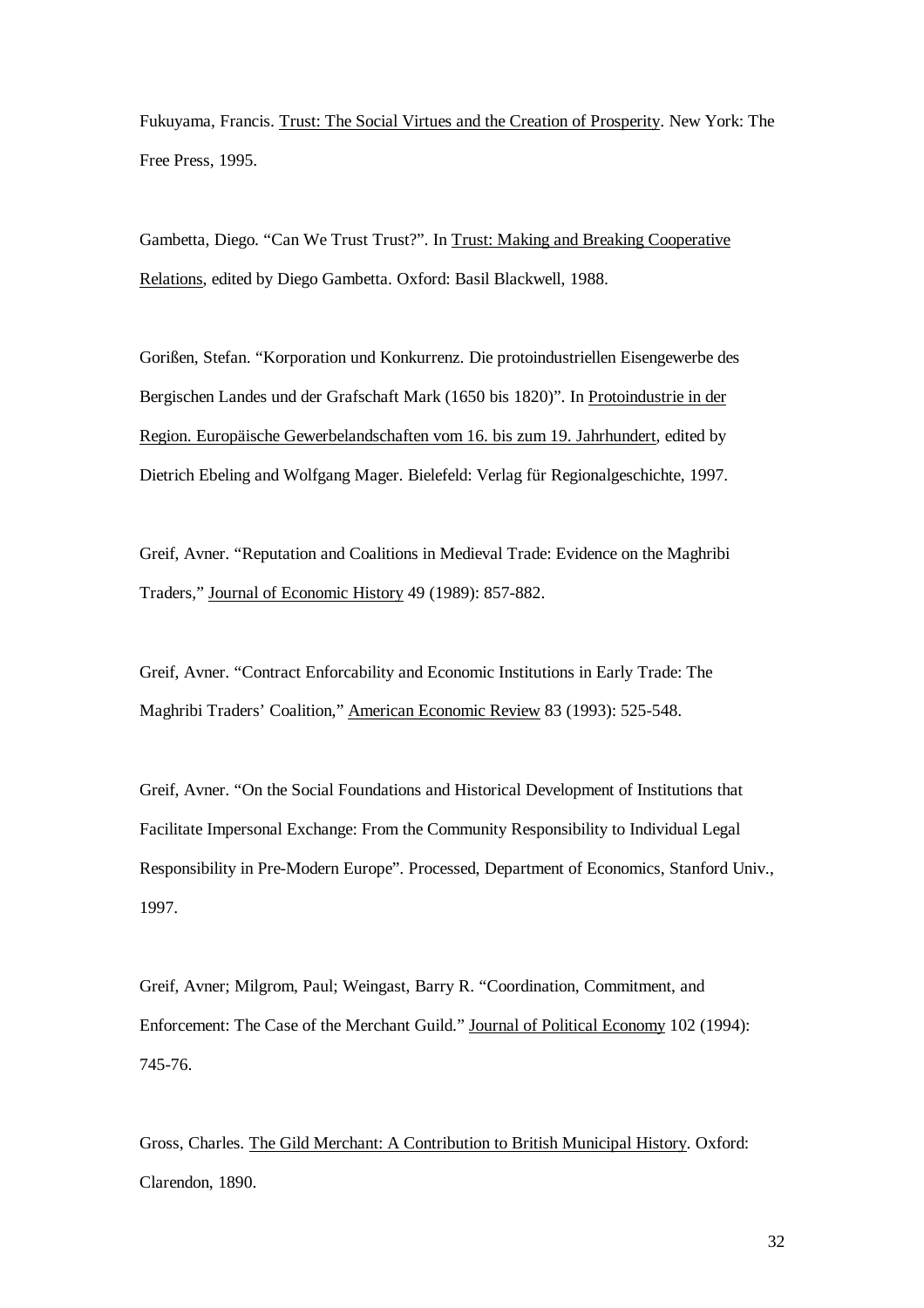Hibbert, A. B. "The Economic Policies of Towns." In The Cambridge Economic History of Europe vol. 3, Economic Organization and Policies in the Middle Ages, edited by M. Michael Postan, E. E. Rich, and Edward Miller. Cambridge: Cambridge Univ. Press, 1963.

Jones, S. R. H.; Ville, Simon, P. "Efficient Transactors or Rent-Seeking Monopolists? The Rationale for Early Chartered Trading Companies." Journal of Economic History 56 (1996): 898-915.

Kisch, Herbert. "From Monopoly to Laissez-Faire: The Early Growth of the Wupper Valley Textile Trades", Journal of European Economic History 1 (1972): 298-407.

Krishna, Anirudh. "Creating and Harnessing Social Capital". In Social Capital: A Multifaceted Perspective, edited by Partha Dasgupta and Ismail Serageldin. Washington: World Bank, 2000.

Le Goff, Jacques. "The Town as an Agent of Civilisation 1200-1500". In The Fontana Economic History of Europe, Vol. I: The Middle Ages, edited by Carlo M. Cipolla. London: Fontana, 1972.

Levine, David. Family Formation in an Age of Nascent Capitalism. New York/London: Academic Press, 1977.

Merrington, John. "Town and Country in the Transition to Capitalism", New Left Review 93 (1975), 71-92.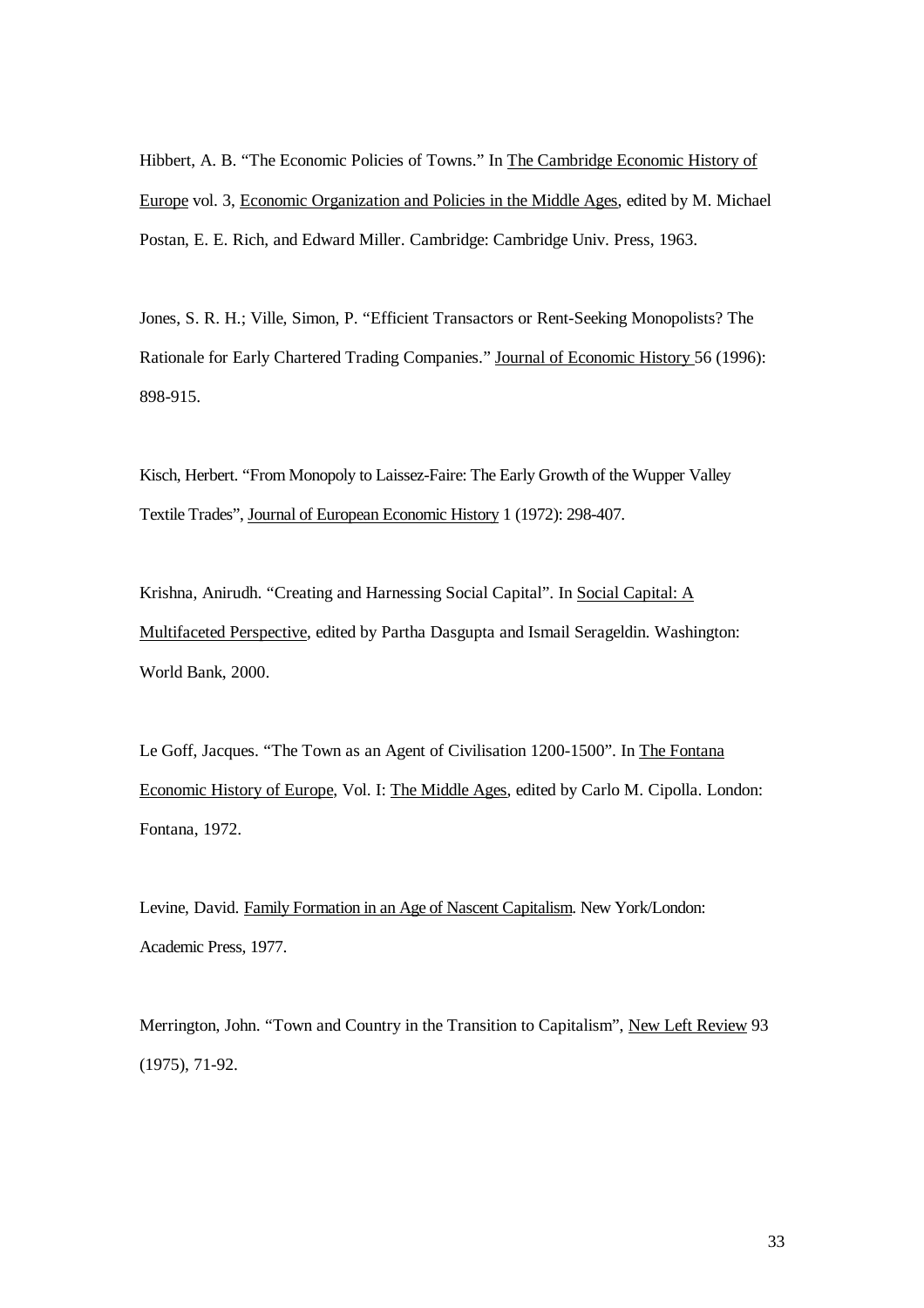Narayan, Deepa; Lant Pritchett, "Social Capital: Evidence and Implications". In Social Capital: A Multifaceted Perspective, edited by Partha Dasgupta and Ismail Serageldin. Washington: World Bank, 2000.

Ogilvie, Sheilagh. "Were Merchant Guilds Really Beneficial?". Processed, Faculty of Economics, Univ. of Cambridge, 1995. [http://www.econ.cam.ac.uk/faculty/ogilvie/gmwcomment.pdf]

Ogilvie, Sheilagh. "Social Institutions and Proto-Industrialization", in European Proto-Industrialization, edited by Sheilagh Ogilvie and Markus Cerman. Cambridge: Cambridge Univ. Press, 1996.

Ogilvie, Sheilagh. State Corporatism and Proto-Industry: The Württemberg Black Forest, 1590-1797. Cambridge: Cambridge Univ. Press, 1997.

Ogilvie, Sheilagh. "The European Economy in the Eighteenth Century", in T. C. W. Blanning (ed.), The Short Oxford History of Europe, vol. VIII: The Eighteenth Century. Oxford: Oxford Univ. Press, 2000.

Pfister, Ulrich. "Proto-Industrialization and Demographic Change. The Canton of Zürich Revisited". Journal of European Economic History 18 (1989): 629-662.

Postan, M. Michael. Medieval Trade and Finance. Cambridge: Cambridge Univ. Press, 1973.

Putnam, Robert D. (with Leonardi, Robert; Nanetti, Rafaella Y.). Making Democracy Work: Civic Traditions in Modern Italy. Princeton, New Jersey: Princeton Univ. Press, 1993.